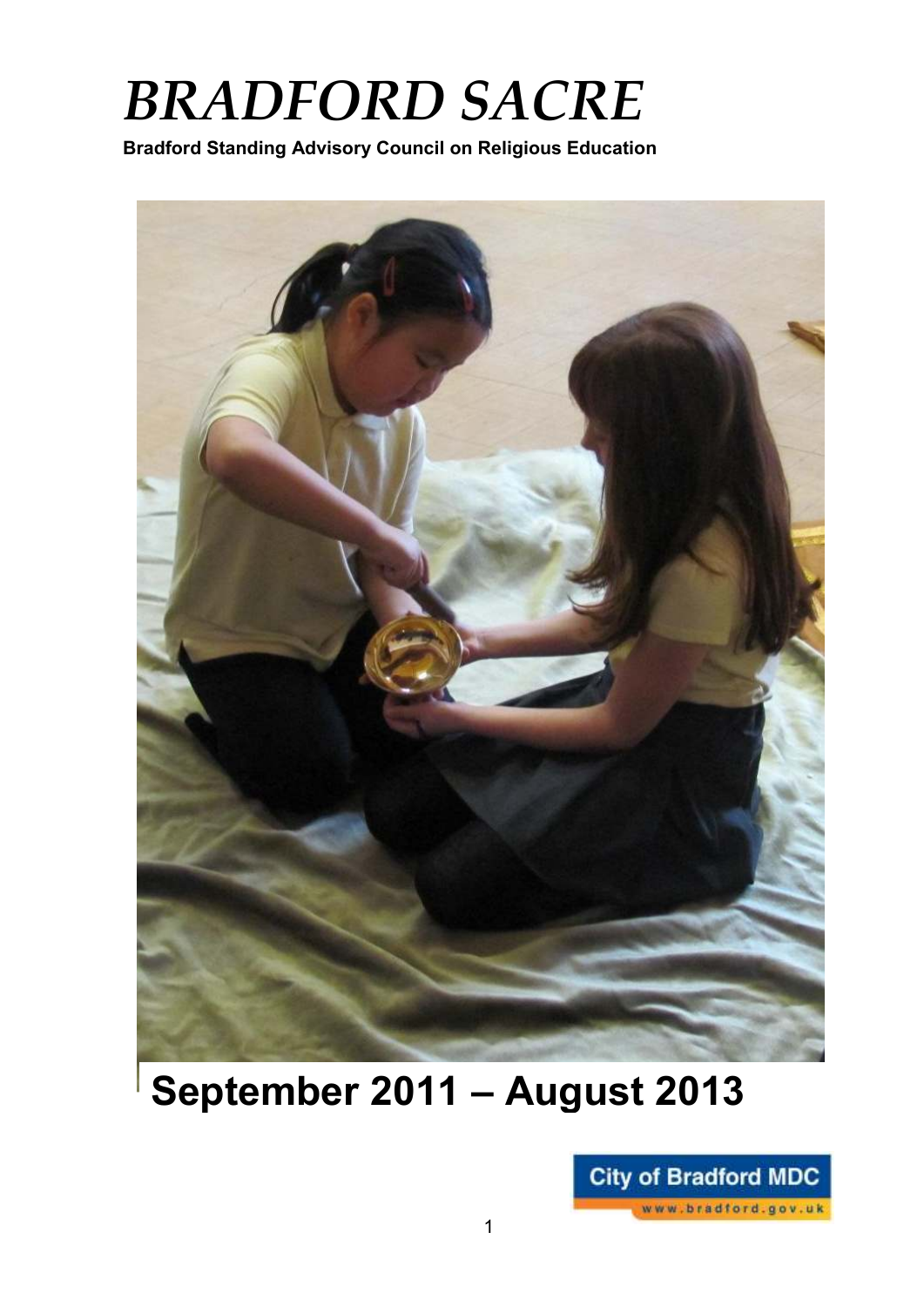## **Foreword**

As this report shows, the last two years have, again, been an extremely busy time for Bradford SACRE, during which it has grown in strength, energy and effectiveness.

Nationally, these have been difficult years for religious education and the subject community has felt under considerable threat. Changes in government policy have had unintended consequences for RE and there has been a marginalisation of our subject that has been very worrying. As I write, there is a small sense of growing optimism and the future is looking a little less bleak, not least because there has been a huge burst of activity from RE organisations across the country to harness support and this has been energising for us all. We stand together as an RE community, united under the leadership of the RE Council, and we are working not just to preserve but to take the subject forward in innovative ways.

Bradford SACRE has participated politically nationally and locally. We have responded to surveys, given evidence to enquiries and we have worked with politicians, including the MP for Shipley, Philip Davies, who is a member of the All Party Parliamentary Group on RE. The formation of this group is one example of our growing strength and a determination to improve RE at every level. Having our voice heard in Westminster is crucial.

Another group of people with whom we have worked more closely is head teachers. We have, for example, invited them and their Chair of Governors to come to SACRE to present their own requests for determinations and this has been immensely helpful for all of us. SACRE members have developed a deeper understanding of the issues facing schools and head and governors have acquired greater knowledge of SACRE, its purpose and its remit.

Thus we continue to work and meet the targets of our development plan. SACRE members deserve grateful thanks for their energy, enthusiasm and commitment to RE and to collective worship. The four committee Chairs now meet together before every meeting and they are playing a larger role in SACRE's work. To all of them, I am extremely grateful.

I would also like to thank Bradford Council for its on-going support, particularly through the staff of Diversity and Cohesion. Geraldine Cooper, whose role combines clerk to SACRE and advisory teacher for RE, has led all our work and to her we are all extremely grateful, not least for the writing of this report. It is she who works with teachers and governors, providing training, conferences and resources, and it is she who has to implement SACRE's many recommendations. This report shows the very considerable amount of work that is undertaken by her, ably supported by the Faith Tutors. I echo Geraldine's thanks to Janet Hardcastle who was our administration and minutes secretary until her retirement.

This is my last SACRE Foreword. After seven years as Chair and seven as Inspector and Adviser for RE, I have decided to retire with effect from March 2014. It has been a privilege to work with Bradford SACRE and I have no doubt that its work will go from strength to strength under its new Chair.

Joyce Miller Chair, Bradford SACRE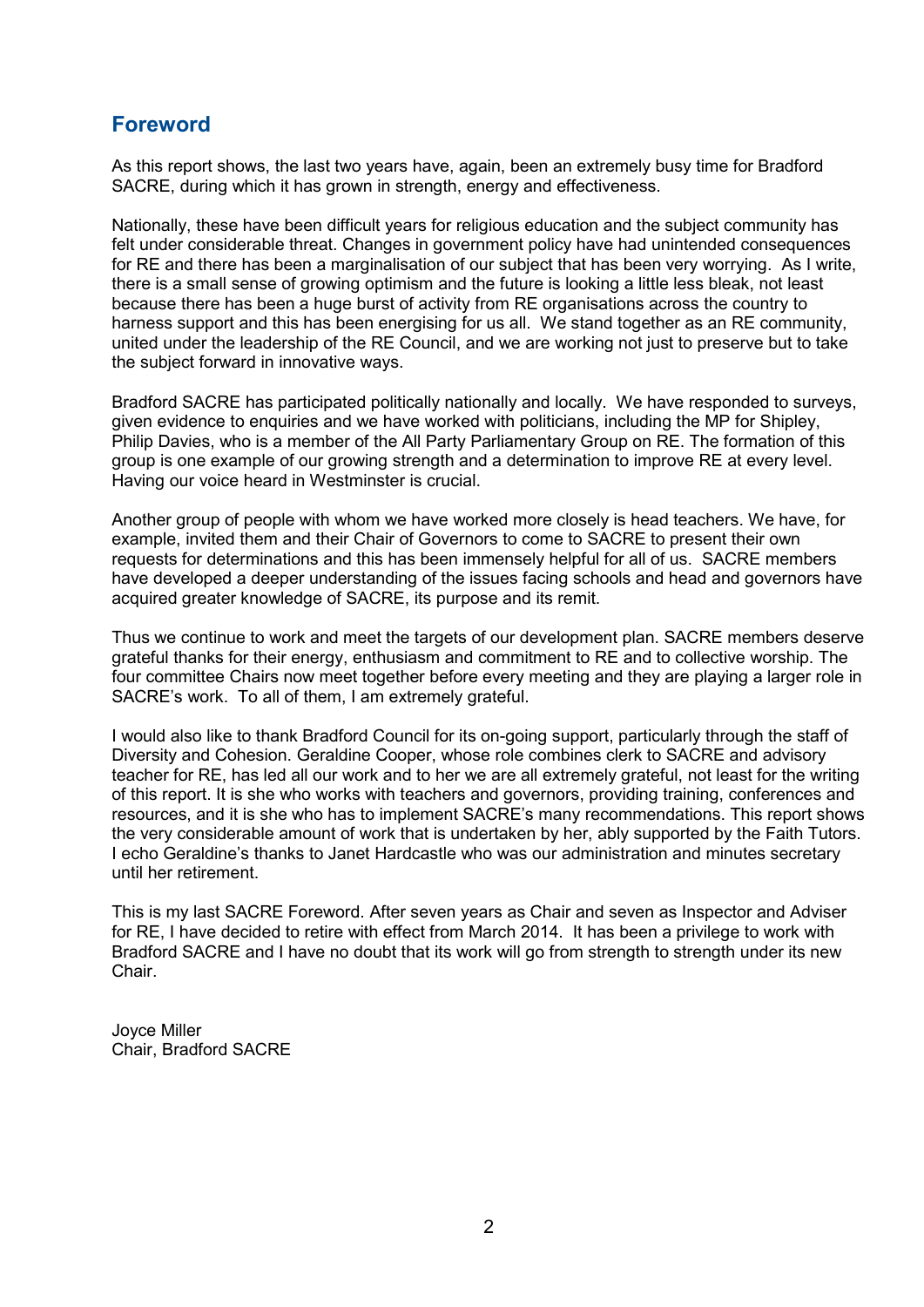## **Introduction**

All children need to acquire core knowledge and understanding of the beliefs and practices of the religions and worldviews which not only shape their history and culture but which guide their own development. The modern world needs young people who are sufficiently confident in their own beliefs and values that they can respect the religious and cultural differences of others, and contribute to a cohesive and compassionate society.

*The Right Hon Michael Gove MP in the foreword to the "Review of Religious Education in England"*

Bradford Standing Advisory Council on Religious Education (SACRE) aims to ensure that Bradford pupils have the opportunity to experience the academic rigour and the intellectual stimulus and enjoyment of religious education which is taught by a well supported and well resourced body of teachers.

In September 2012 the revised Ofsted Inspection Framework stated that the leadership and management of a school would be judged, amongst other things, by the provision of:

'a broad and balanced curriculum that meets the needs of all pupils, enables all pupils to achieve their full educational potential and make progress in their learning, and promotes their good behaviour and safety and their spiritual, moral, social and cultural development'.

SACRE has encouraged schools to recognise the ways in which both religious education and collective worship make a significant contribution to the spiritual, moral, social and cultural (SMSC) development of all pupils. In conjunction with the City of Bradford MDC Children's Services, Diversity and Cohesion Service, schools have been supported in the provision of religious education, collective worship and SMSC development.

Since September 2011 children in Bradford schools have engaged in religious education and collective worship which has enabled them to:

- Increase attainment in GCSE full course and GCE A level Religious Studies (RS) examination against a backdrop of national uncertainty about the future of RS in public examinations;
- Improve thinking and communication skills in an interactive and dynamic RE conference led by facilitators from the National Association of Teachers of Religious Education (NATRE);
- Foster spiritual, moral, social and cultural development through collective and separate faith worship and through a stimulating RE curriculum;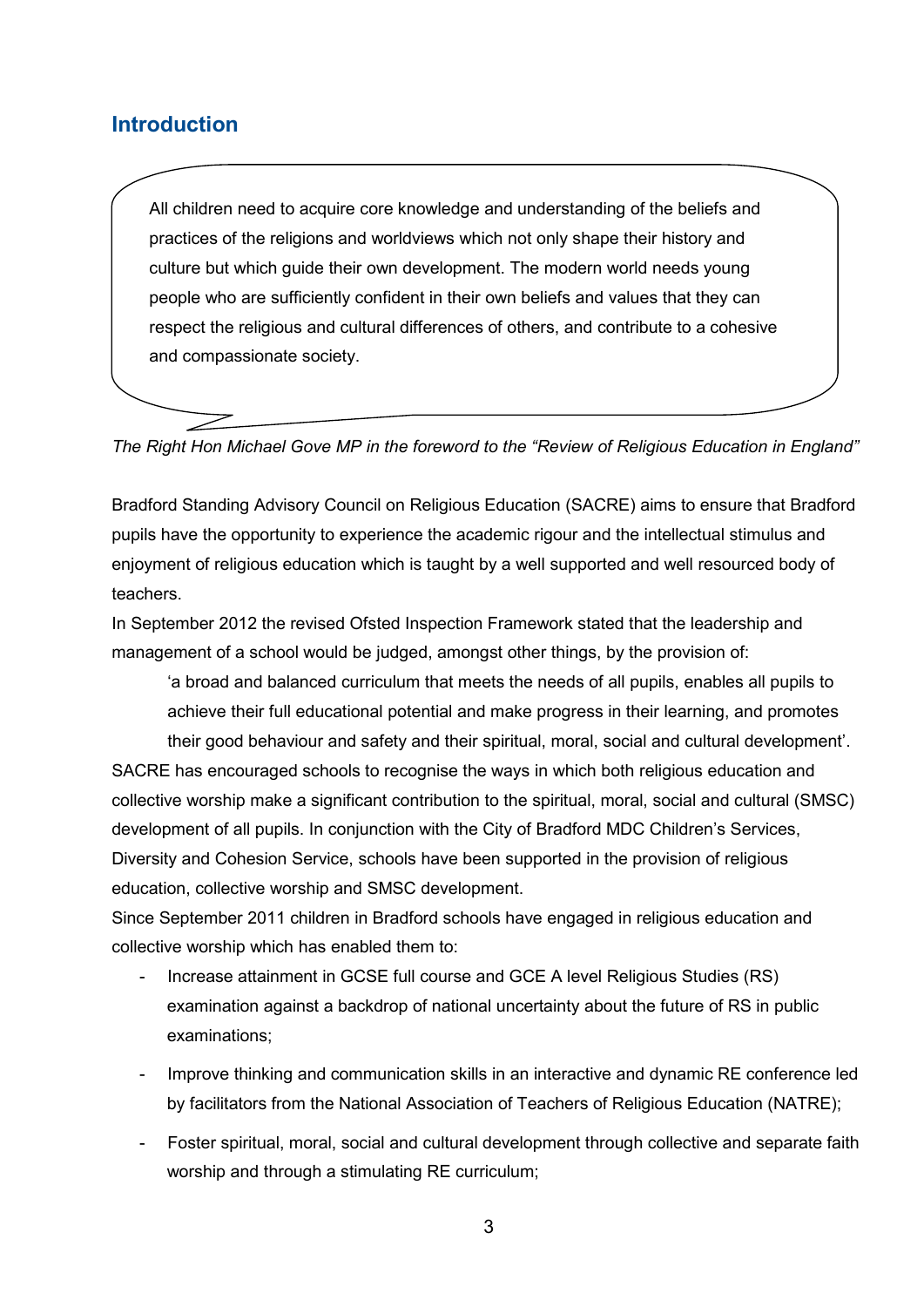- Develop empathy and understanding of a wide range of religions and beliefs through meeting visitors from Bradford's faith communities, either through visits to places of worship or faith visitors to their schools. Between 2011 and 2013 Interfaith Education Centre staff worked with an average of 12 000 Bradford school children either at a place of worship or in their own schools;
- Appreciate the importance of religions and beliefs in society through participation in a highly successful Interfaith Week programme of activities.

Teachers in Bradford schools, through the Interfaith Education Centre and the wider Diversity and Cohesion Service, have benefited from:

- Support in the development of religious education which reflects and responds to wider innovations in the curriculum;
- Challenge to develop strategies to promote pupil progression in RE through effective formative assessment:
- RE network meetings which have attracted an average of 45 attendees each term;
- Professional development in RE, SMSC and Citizenship;
- Resources which promote active and effective learning in RE and the wider curriculum;
- Opportunities to promote peer education and pupil voice and to challenge injustice and extremism;
- Knowledge and skills to develop effective and inclusive collective worship through the 'Collective Worship Guidance and Model Policy' document and continuing professional development;
- Faith tutors from the Interfaith Education Centre who lead separate faith worship weekly in 25 Bradford schools and contributed to collective worship on a regular basis in two other schools. They reached an average of about 8000 children each week.

Bradford SACRE has:

- Grown in membership and expertise;
- Engaged in national debate on the impact of government policy on RE and collective worship;
- Strengthened relationships with the broader community through engagement with a range of visiting speakers;
- Maintained a positive working relationship with schools in Bradford, however governed;
- Reviewed policy and procedure, particularly with reference to collective worship;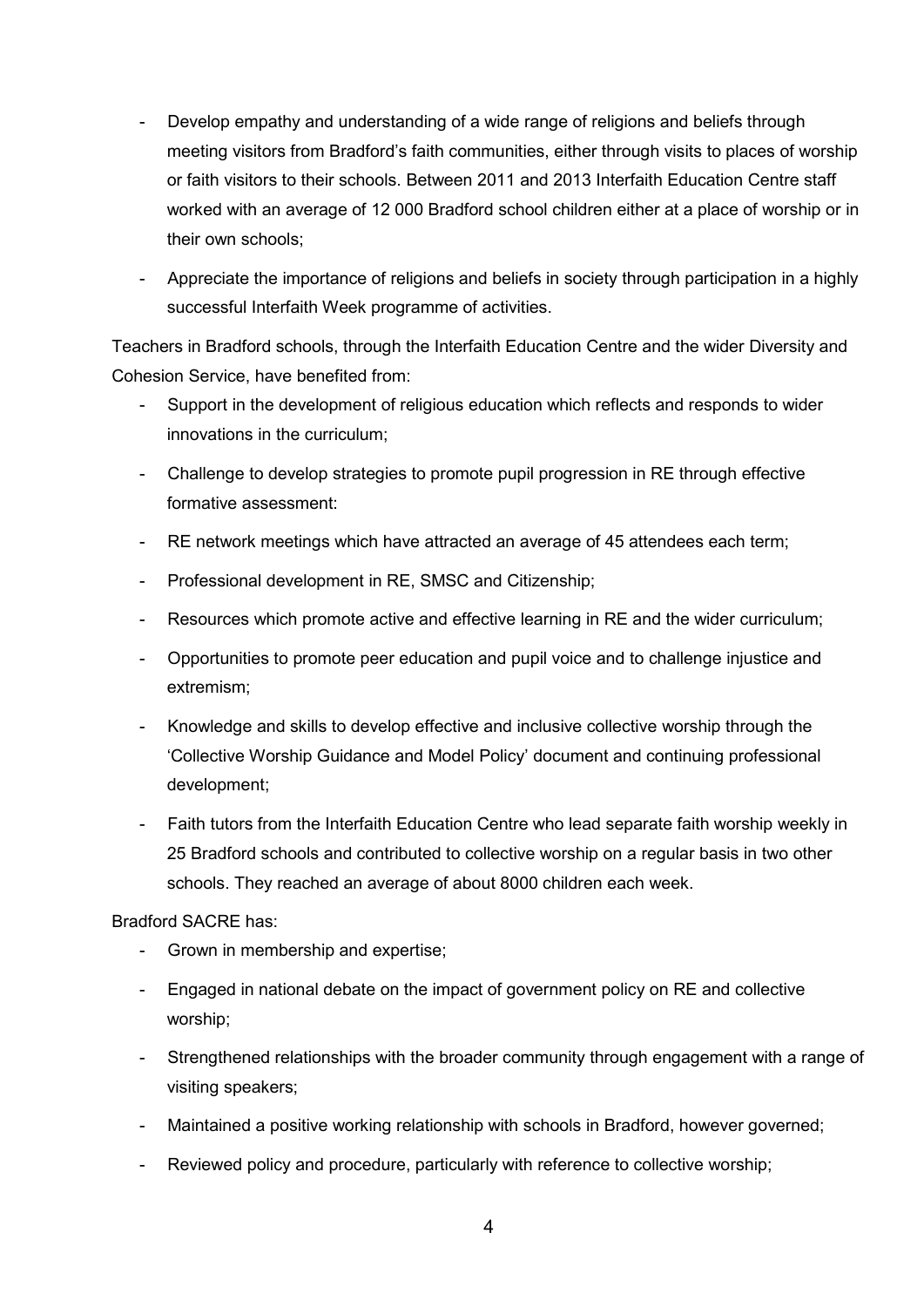- Responded to national and local challenge with a strategic development plan monitored and reviewed by a working group which reports to SACRE on a regular basis.

Since the publication of the Bradford SACRE's last report in December 2012 there have been many changes in the coalition government's education policy, some of which have posed challenges for RE teaching in our schools. SACRE has continued to ensure that Bradford schools have been supported and challenged in their duty to make provision for RE and collective worship. Key issues have been:

- The exclusion of RE from the English baccalaureate (EBacc);
- The impact of the academy programme on local determination of RE and collective worship;
- The RE subject review by the RE Council of England and Wales (REC);
- The reduction in Initial Teacher Training (ITT) places for RE;
- The call for evidence from the All Party Parliamentary Group (APPG) on RE and its subsequent report:
- The decision to archive Circular 1/94 guidance on collective worship.

#### SACRE has:

- Written to Michael Gove MP, Secretary of State for Education expressing concern over the decision not to include RE in the EBacc;
- Responded to the REC consultation on the RE subject review;
- Invited Philip Davies MP, a member of the RE APPG, to a SACRE meeting to discuss SACRE's concerns about the future of RE;
- Responded to the APPG call for evidence;
- Written a collective worship guidance and model policy document for Bradford schools;
- Maintained an informed response to national developments in religious education.

## **Religious Education**

#### **The implementation of the Bradford agreed syllabus for RE 2011 - 2016**

The Bradford agreed syllabus for religious education 2011 – 2016 has been used by schools for two years. As was anticipated in the revision of the syllabus, SACRE has observed that there is a range of practice in the ways that schools choose to use the syllabus, particularly in primary schools. The majority of schools continue to use the study units introduced in the 2001 syllabus, which are now available as syllabus support materials. These units offer a thematic structure that ensures progression in learning about and from religions and beliefs and incorporates regular opportunities for assessment for learning. Where subject leaders and staff have become more confident there is evidence of greater independence and flexibility in the ways that schools choose to develop their programmes of study. This is exactly what the syllabus is designed to promote. Schools aim to meet the statutory requirement to teach RE in a variety of ways. In some schools RE is taught, when appropriate, as part of a topic based curriculum; at other times RE may be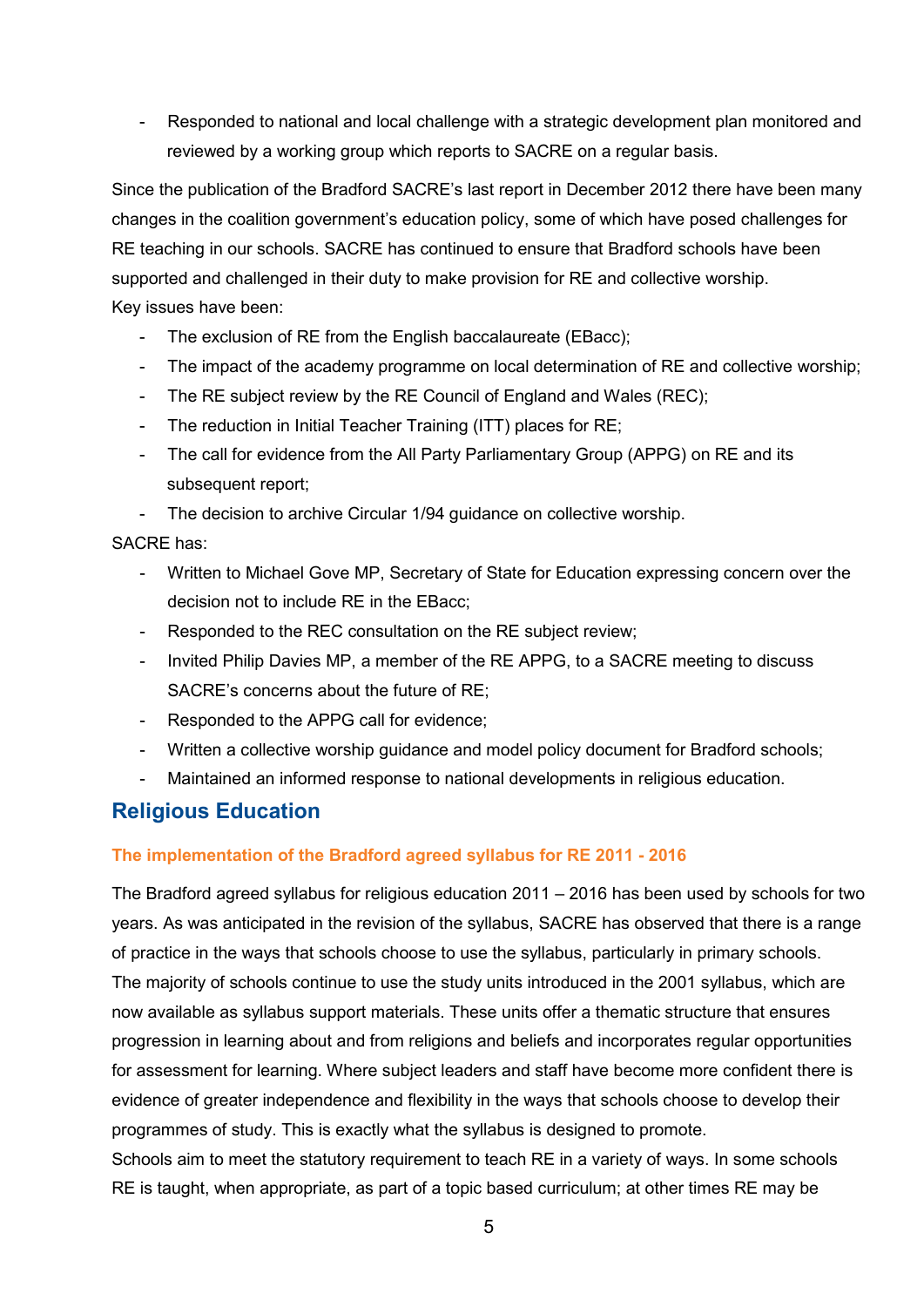taught as a discreet subject. In some schools RE is always taught as a discrete subject, particularly when RE is used to facilitate planning preparation and assessment (PPA) cover.

Most secondary schools maintain a timetabled provision of RE at Key Stage 3. Provision at Key Stage 4 is usually met by requiring all students to follow, although not necessarily be examined in, GCSE religious studies. The perceived negative impact of changes to short course GCSE and the English Baccalaureate (EBacc) are yet to be ascertained.

In both primary and secondary phases subject leaders have expressed concern that timetabled RE is re-allocated, either regularly or on an ad hoc basis. This impinges both on pupil entitlement and progression. Some schools have utilised RE enrichment days to compensate for this.

#### **Support for RE**

SACRE's main focus of support in RE has been with primary schools through the provision of termly network meetings for subject leaders and through individual or whole school professional development. Network meetings encourage participants to improve the quality of RE teaching and learning in their schools. Resources from the Interfaith Education Centre are used to exemplify good practice and to stimulate discussion about effective teaching in RE.

There has been a steady growth in attendance at the meetings with an average of forty schools being represented each term. A minority of schools have maintained continuity in RE subject leadership, however, and there tends to be a high turnover in subject leadership. Often RE is led by newly qualified teachers, experiencing their first opportunity in subject leadership. A growing number of schools are represented at network meetings by higher level teaching assistants (HLTAs).



*Introducing higher level thinking skills*

The meetings enable participants to develop the knowledge and skills to become effective subject leaders. Network meetings continue to focus strongly on assessment in the context of Ofsted's report on assessment in RE, based on single subject inspections. The agreed syllabus requires assessment to be formative and an integral part of learning. At the meetings subject leaders are supported in best practice in assessment so that pupils know how well they are doing in RE and what they need to do to make

progress. However, schools have been reluctant to make this a priority. SACRE is concerned that many schools have not responded to the requirement of the agreed syllabus for RE to report on pupil attainment at the end of each key stage. SACRE is exploring ways to improve this. Schools have access to support for RE, collective worship and SMSC either for individual teachers (usually subject leaders), groups of staff or whole staff training. Since January 2012, 32 primary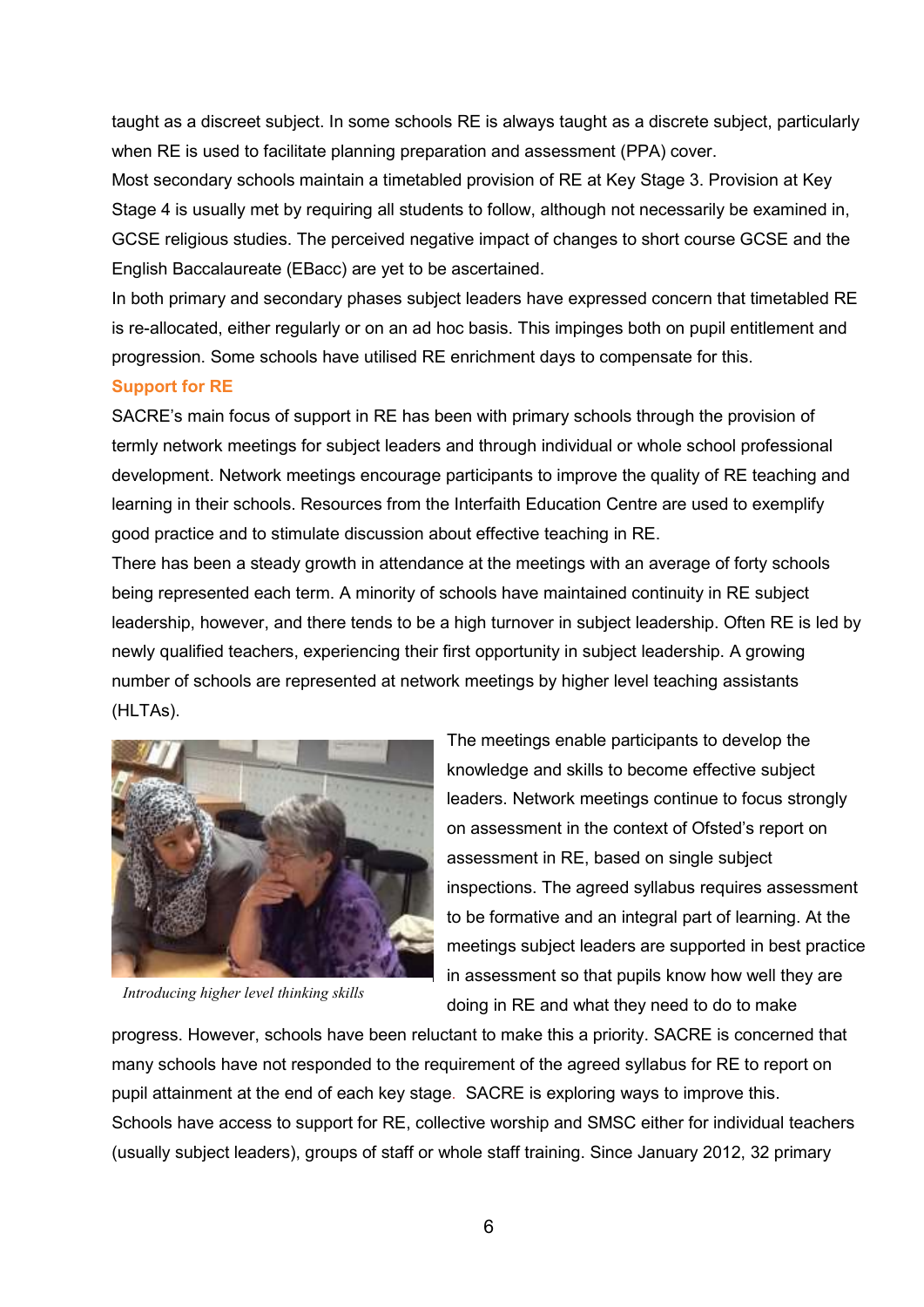schools have accessed support for RE and / or collective worship and twelve secondary schools participated in the Building Resilience in Bradford programme (see below).

#### **Belief in Bradford Conference**

In June 2013 over 100 pupils from eleven schools across the Bradford District attended the 'Belief in Bradford' conference led by Lat Blaylock and Deborah Weston of the National Association of Teachers of RE (NATRE). Bradford was approached to host the conference, one of a series offered by NATRE around the country, because of the Council's recognition of the value of RE to the community as a whole.

The conference aimed to give pupils the opportunity to talk about religions and beliefs in Bradford and to learn from each other through dialogue and shared experience.

Pupils were actively engaged from the moment they walked into the conference which was held at Future House. They thought about the questions they might ask God, shared ideas about religion and explored how religious commitment and belief might make an impact on their identity and that of other people. Pupils collaborated to create art work



*"We are all the same and we all live in the same world" – art work from the Belief in Bradford Conference.* 

from a range of themes, including Belief in Bradford, which was then exhibited. The finished work demonstrated the imagination and creativity of pupils and their capacity to co-operate and share ideas.

Pupils and teachers were eager to share the exciting activities and what they had learned back at school. SACRE members who took part in the conference were impressed by the involvement of the pupils and teachers.

The conference was featured in the Telegraph and Argus and also on Bradford Community Broadcasting. Rachel Smith, head of RE at Bingley Grammar School later attended a SACRE meeting to share her pupils' experiences of the event.

This is a really new thing. We haven't been to anything like this before and it is fantastic. It is bringing children of different ages together to learn about each other's beliefs and to discover their own.

## **Attainment in RE**

#### **Primary schools**

The Bradford agreed syllabus requires schools to make an annual report of end of key stage attainment in RE. In March 2012 the Chair of SACRE met with the Primary Improvement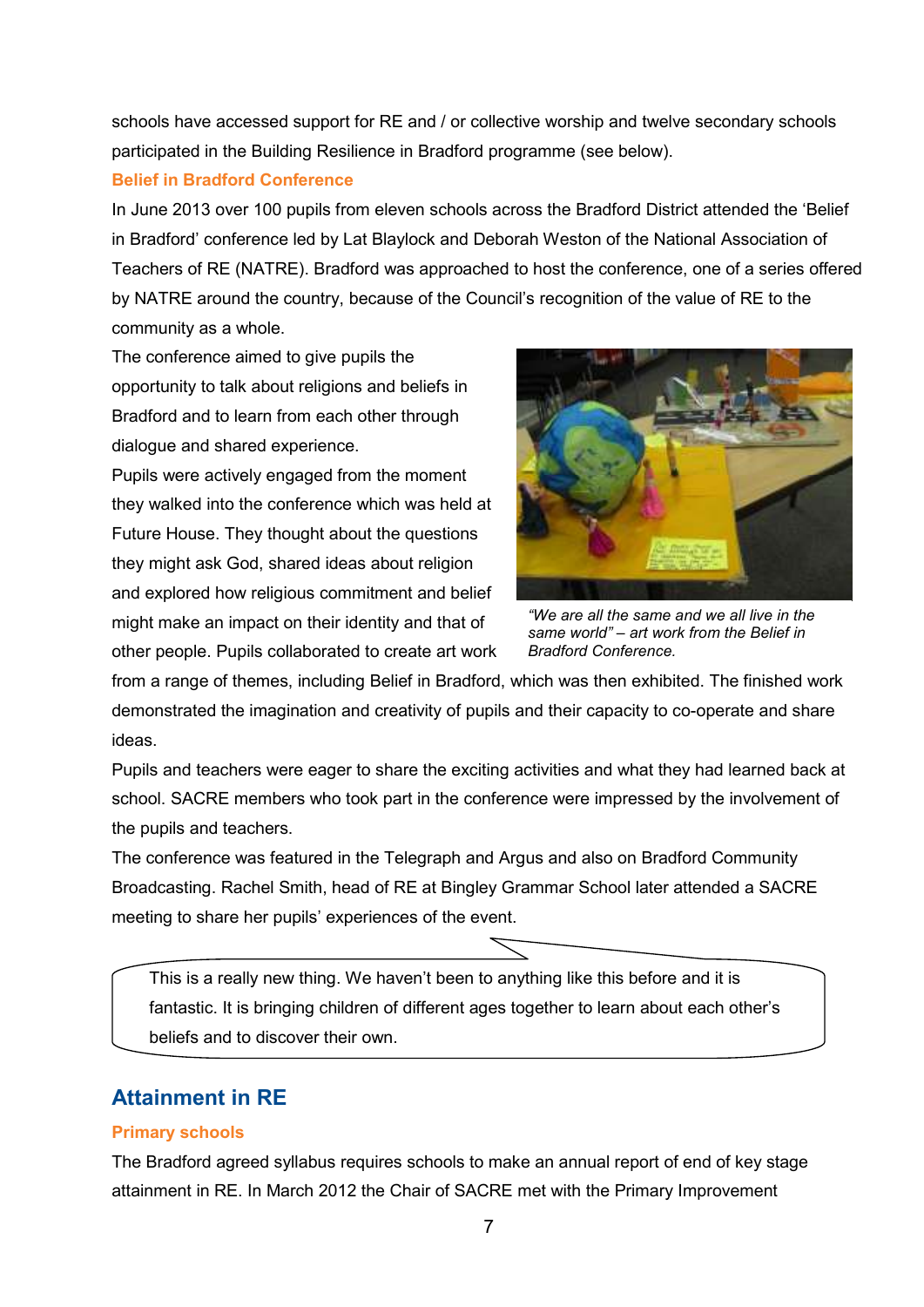Partnership and agreed that this would be piloted with schools represented at primary network meetings. Thirty two schools met the criteria to be included in the pilot of which twenty three schools responded and a further seven schools volunteered to participate.

This is a very small sample, 18% of all primary schools, and there was no cross moderation. In this sample at key stage 1 pupils performed within the expectations of the agreed syllabus i.e. between levels one and three.

In comparison with attainment in reading (measured by SATs), 2% fewer pupils attained level three in learning about religions and beliefs than attained level three in reading.17% fewer pupils attained level two in learning about religions than attained level two in reading. Pupils performed less well in attainment target two learning about religions and beliefs.



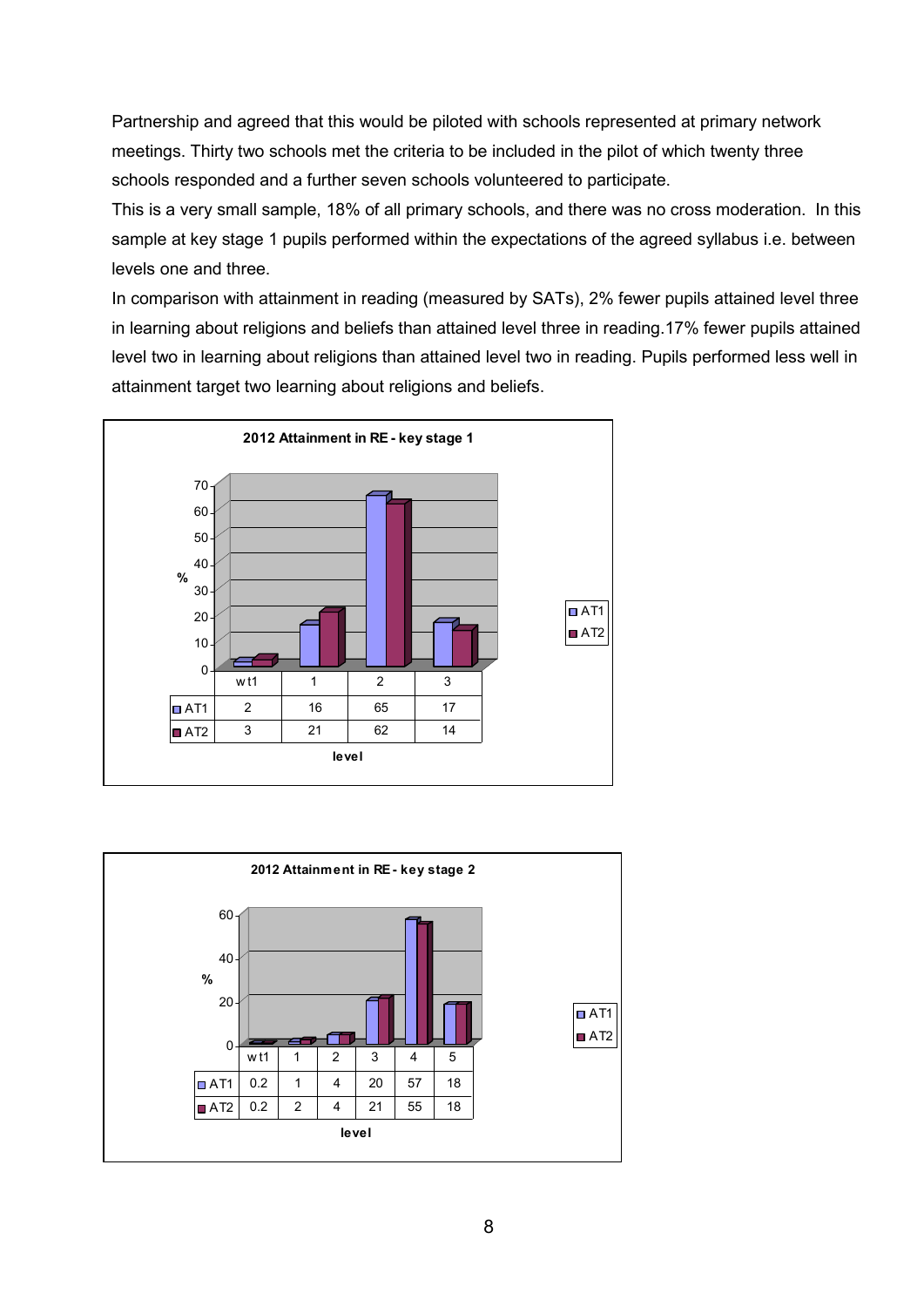At key stage two the majority of pupils also performed within the expectations of the agreed syllabus.

Attainment in RE was below attainment in literacy. 57% of pupils attained level 4 in learning about religions and beliefs compared with 82% attaining level four in literacy.

Attainment in AT2 learning from religions and beliefs was marginally lower than AT1 learning about religions and beliefs.

At both key stage one and key stage two pupil performance is lower in attainment target two (AT2), learning from religions and beliefs, than in learning about religions and beliefs (until level 5 when achievement is the same). It is possible that this reflects a lack of confidence is assessing AT 2, which teachers often report, locally and nationally.



In 2013 only 11 primary schools submitted data on attainment in RE.

In this small sample pupils in both key stages were performing within the expectations of the agreed syllabus for RE.

In comparison with attainment in reading (measured by SATs) 9% fewer pupils in key stage one gained level three or above in learning about religions and beliefs. 22% fewer pupils in key stage one gained level two in learning about religions and beliefs.

At level two pupils performed less well in AT2 learning from religions and beliefs than AT1 learning about religions and beliefs. At level three there was no difference in achievement between the two attainment targets.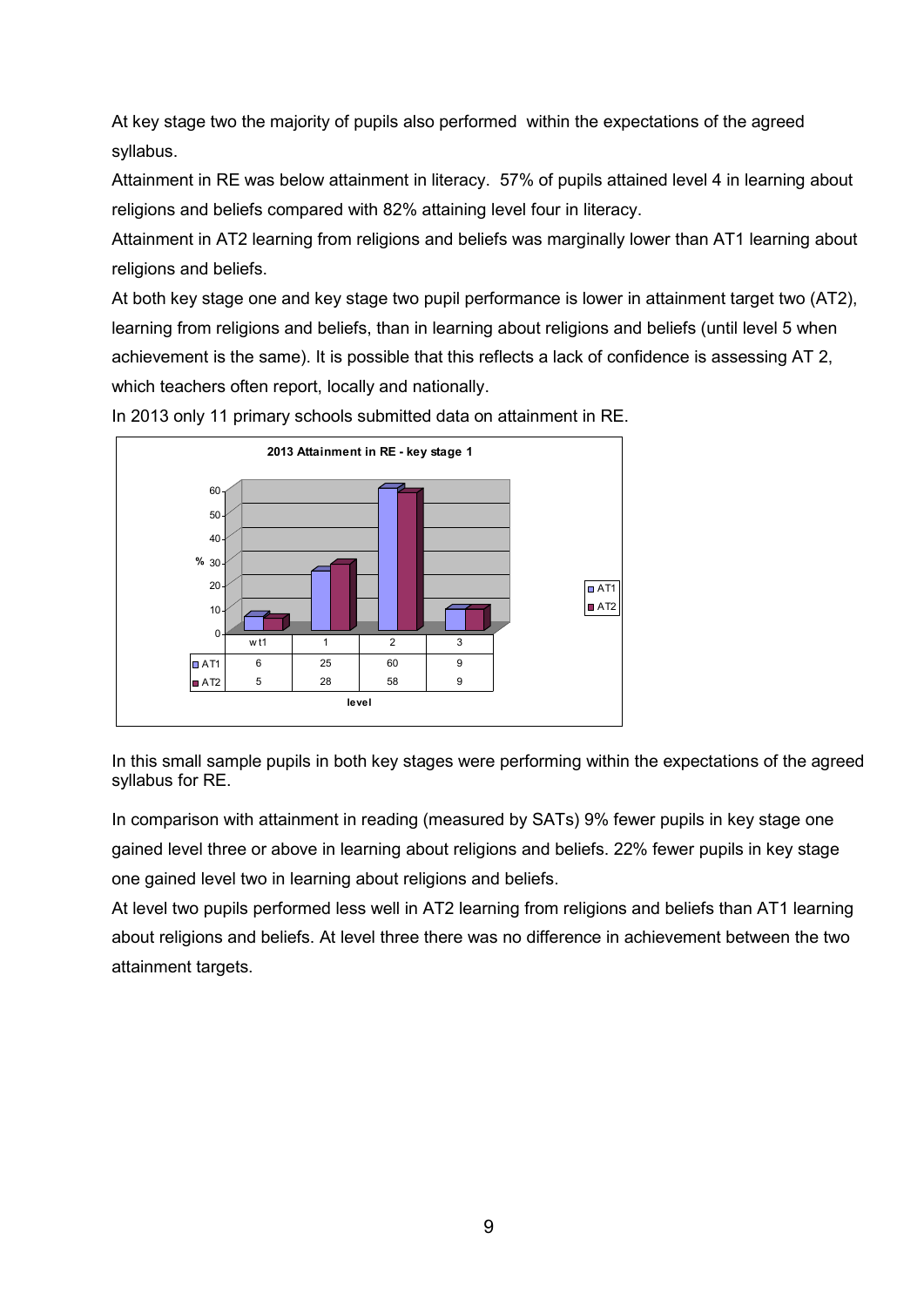

At key stage two in 2013 15% fewer pupils gained a level four in AT1 learning about religions and beliefs compared with 78% gaining a level four in reading and 80% gaining level four in writing. 5% fewer pupils gained level four in AT2 learning from religions and beliefs. At key stage two there was no difference in performance between the two attainment targets.

The data cannot be used to compare performance between 2012 and 2013 as there are only three schools common to both data sets.

In order for accurate reporting on attainment in RE it will be necessary to increase the number of schools submitting data and to ensure a common understanding and application of performance descriptors through the provision of exemplar material, and opportunities for moderation within and across schools. It is part of SACRE's development plan to explore ways to improve the rate of reporting on RE attainment.

#### **Secondary schools**

SACRE is grateful for the dedication and commitment of the teachers in Bradford secondary schools who continue to ensure that religious studies (RS) is a popular subject at GCSE and A level*.*

#### **Public examinations at the end of key stage 4.**

- GCSE full course religious studies entries
- In 2013, 24 schools entered candidates for GCSE full course religious studies;
- Overall the proportion of the cohort entered for GCSE full course RS has increased by 6%;
- In three schools there has been a significant increase in the percentage of the cohort entered for GCSE full course RS;
- Three schools did not enter any candidates for GCSE full course RS: Bradford Academy, Hanson and Tong schools. These three schools historically do not enter candidates for GCSE full course RS. Bradford Academy entered 1.1% of their cohort in 2012;
- In 16 schools entries remain stable. In nine of these schools entries are over 50% of the cohort;
- In five schools there has been a decline in entries of these four are academies. Two of these academies saw a significant drop in entries in 2012 which continued in 2013.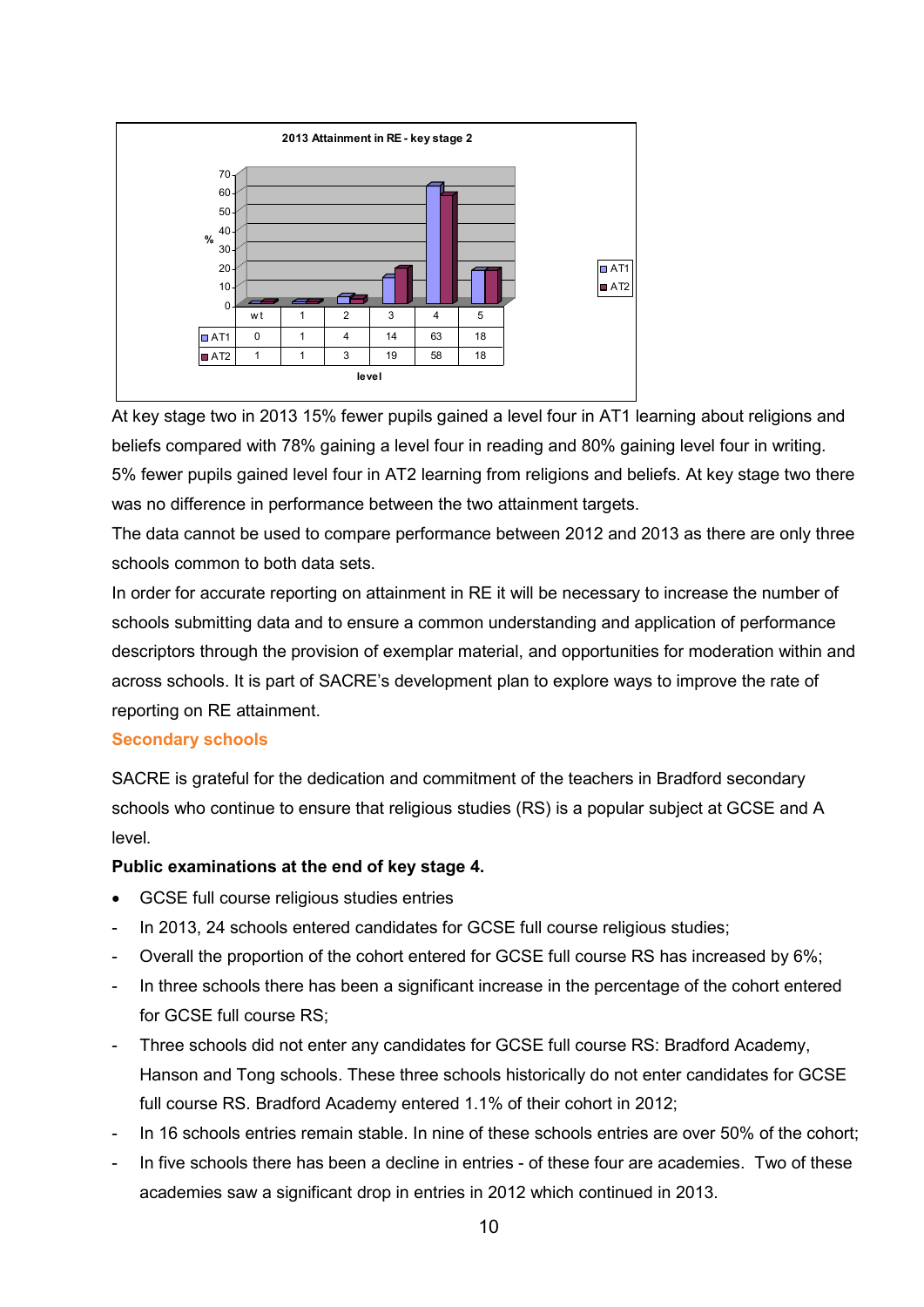- GCSE short course religious studies entries
- In 2013 18 schools entered pupils for GCSE short course RS, three more schools entered than in 2012 but a decrease from 23 schools entering candidates in 2011;
- Five schools, which had previously entered candidates, entered no candidates in 2013;
- University Academy Keighley significantly increased the percentage of their cohort entered for GCSE short course and Carlton Bolling entered a high proportion of their cohort for the examination;
- Between 2010 and 2012 there was an increase from four to nine schools entering candidates prior to year 11. This has since dropped to five schools in 2013 (4 in 2012) which suggests that this may not be as significant an issue as was once thought;
- One school entered a high proportion of candidates in year 10 and few or no candidates in year 11.

It is too early to assess the full impact of the exclusion of RS from the English Baccalaureate (EBacc) or of changes to the status of GCSE short course. The former appears to be having more impact on academies than on local authority schools though it is too soon to draw definitive conclusions on this.

• Attainment in key stage four examinations

Performance at GCSE remains relatively stable for both full course and short course candidates. Full course RS results.

- The proportion of candidates gaining A\*-C increased from 62% to 65% between 2010 and 2011 but fell to 63.1% in 2012 and rose to 64.5% in 2013.There has been a 2% fall in the proportion of candidates gaining A\* - C grades in full course, from 65% in 2011 to 63% in 2012. The proportion of students gaining A\*-G remains the same at 98%;
- In 2010 the percentage of students gaining A%-C was 11% below the national average, falling to 16% below the national average in 2011 but this gap has closed to 10% in 2012 and 8% in 2013;
- Nationally the percentage of students gaining A\*-C increased by 0.6% between 2010 and 2012 (73.7%) but has since decreased to 72.4%. The percentage of Bradford candidates gaining A\*-G in 2013 was only 0.4% below the number of candidates gaining A\*-G nationally.

Short Course results

- The percentage of students gaining A\*-C in short course RS has risen slightly from 47.2% in 2010 to 48.4% in 2012 but fell to 39.3% in 2013;
- In 2010 the percentage of students gaining A\*-C in short course RS was 5% lower than the national average of 52%. This gap between national attainment in RS and attainment in Bradford has fluctuated; 19% lower in 2011, 6% lower in 2012 and 20% lower in 2013;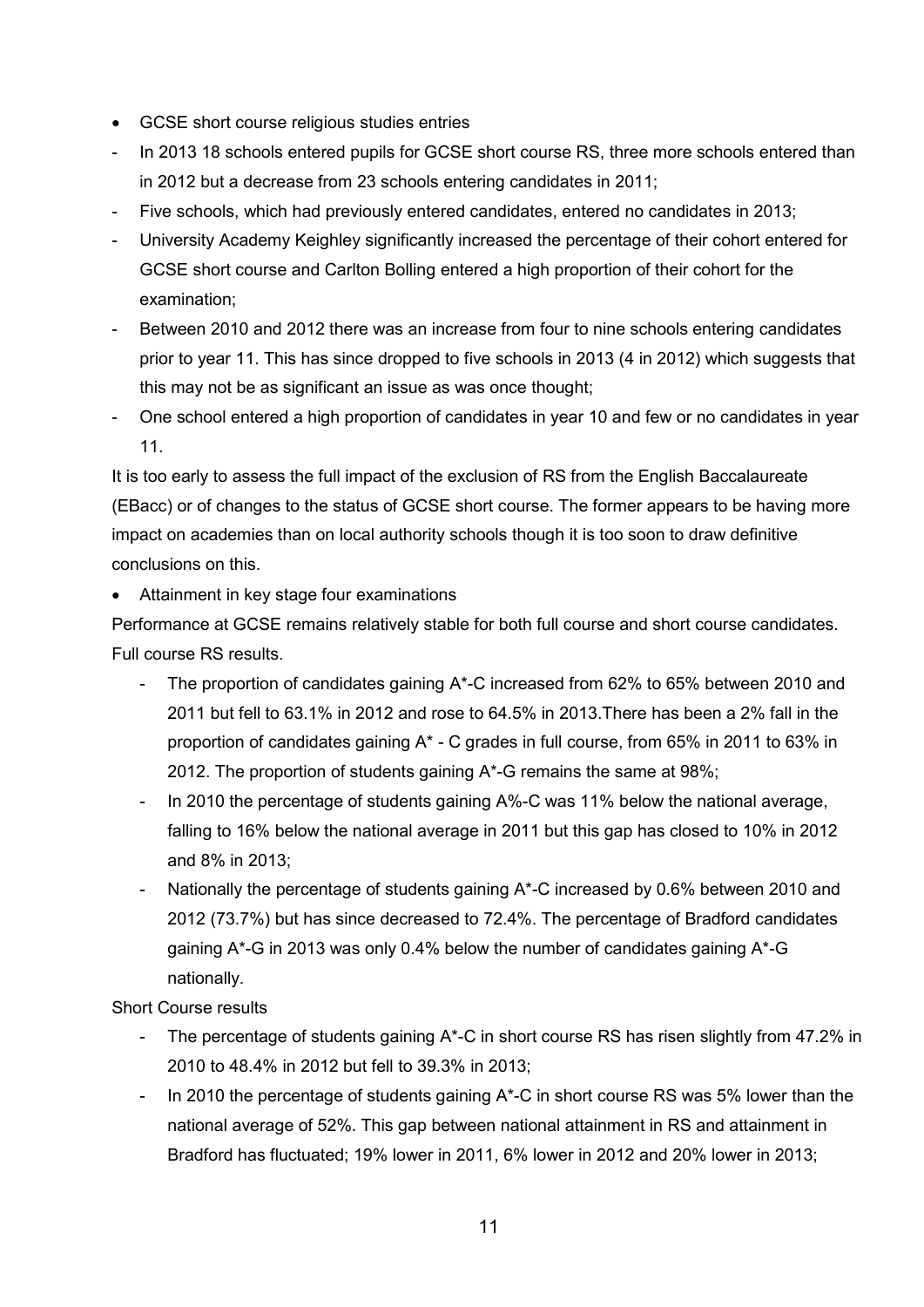- In 2011 and 2012 more candidates in Bradford gained A\* G grades than nationally. In 2013 88% of Bradford candidates gained A\*-G in comparison with 95% nationally;
- This may be because some Bradford schools are entering a large proportion of their cohort in Year 10 rather than Year 11. This practice has been commented on negatively by Ofsted.

### **Public examinations at the end of key stage 5**

- A Level
	- 18 Bradford schools entered candidates for GCE A level RS in 2010, this rose to 20 schools in 2011 and has remained at 21 since 2012;
	- In 2010 77.5% of candidates in Bradford schools gained A\*-C compared with 79% nationally (a gap of -2%). In 2011 72% of candidates in Bradford gained A\*-C grades compared with 81% nationally. In 2012 the percentage of candidates gaining A\*-C fell by 1% nationally. In Bradford 9% fewer candidates gained A\*-C grades;
	- Nationally the percentage of students gaining A\*-C remained the same but in Bradford 73% of candidates gained A\*-C, thus closing the gap between attainment in Bradford and nationally to 7%;
	- Since 2010 all Bradford candidates gained A\* E grades. Nationally between 2010 and 2012, 98% of candidates gained A\*-E, this fell to 88% in 2013.
- AS level
	- 23 schools entered candidates for AS RS exams from 2010 to 2012, this declined to 21 schools in 2013;
	- In 2010 7% of the cohort were entered for AS level RS, dropping to 1.5% in 2011 and increasing slightly to 3% in 2012. From the data provided it appears that this remained stable in 2013;
	- Nationally the percentage of students gaining A\*-C grades has remained constant at 67%. In Bradford 13% fewer candidates (54%) gained A\*-C in 2010 and 2011.This rose to 56% in 2012 and fell to 42% in 2013;
	- Nationally 92% of candidates gained A\*-E between 2010 and 2013. In Bradford this increased from 85% in 2010 to 90% in 2013.

## **Community Cohesion**

Bradford SACRE has a strong commitment to the significance of community cohesion in Bradford and sees the range of religions and beliefs represented amongst its members as being of great strength.

SACRE welcomed to its meetings the Bishop of Bradford, Bishop Nicholas and the newly appointed Children's Services Assistant Director; George McQueen, responsible for Access and Inclusion. They discussed issues of community cohesion in Bradford and the contribution that can be made by SACRE.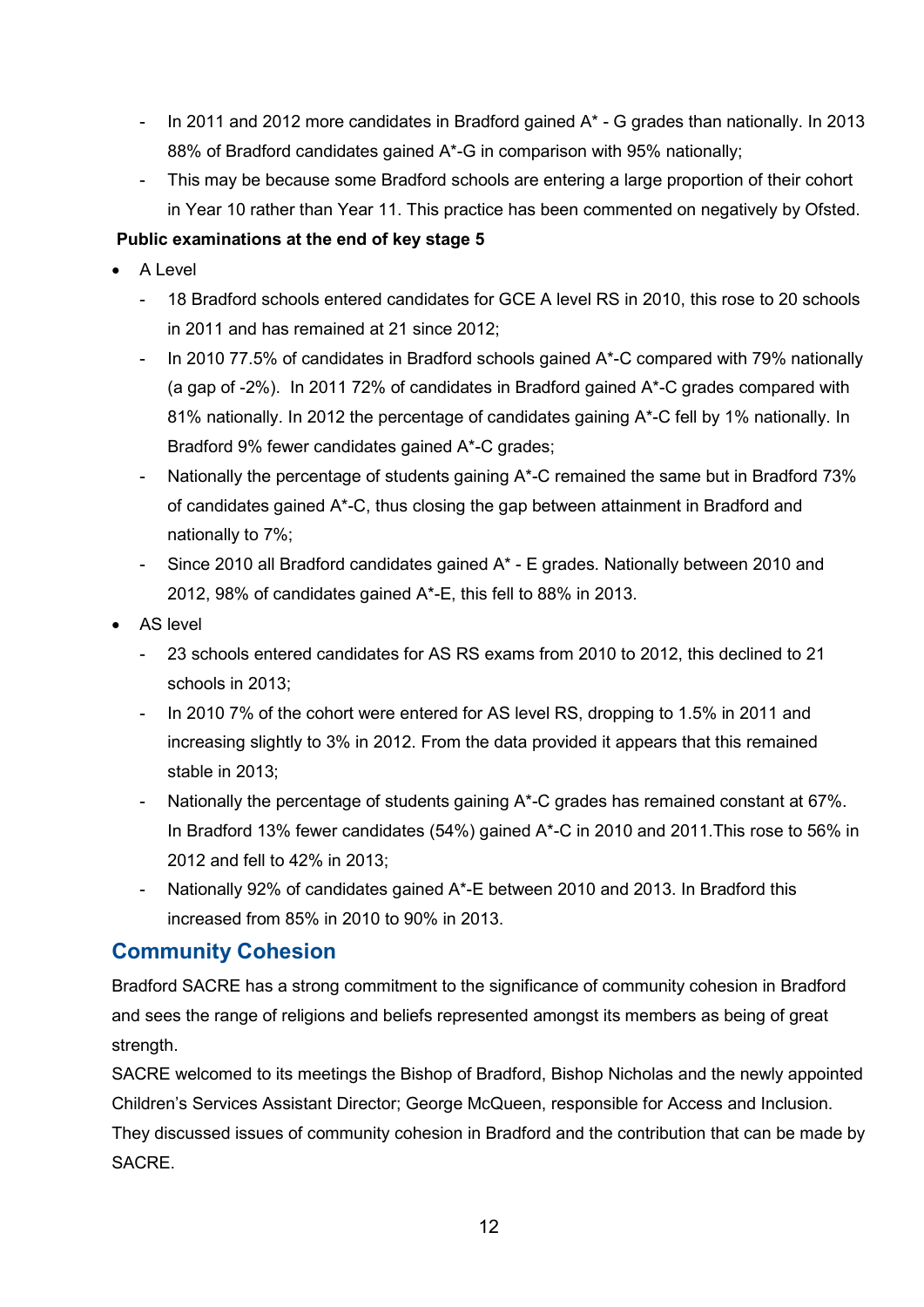#### **The Interfaith Education Centre**

The Interfaith Education Centre (IEC) is part of Bradford MDC Children's Services Diversity and Cohesion Service, located at Future House.

The IEC was originally established as a resource to support teachers in the delivery of a multi-faith RE syllabus. The IEC continues to fulfil this function with a wide range of artefacts, books, posters and multi-media available to subscribing schools to support RE, SMSC development and collective worship. Subscriptions give Bradford schools access to the services of the IEC, including visits to



*Pupils from Bootham School exploring Islamic symbol and design.* 

places of worship / visitors in schools, RE support and access to IEC resources free at the point of delivery. These are also available to all schools on a 'pay as you go' basis.

In line with service policy the IEC will work with all schools, regardless of governance, to establish and support the sharing of good practice. Sixty six schools took out a full subscription to the IEC for the academic year 2012 – 2013. In spring 2013 it was agreed that schools can start their subscription to the IEC at any time in the academic year.

The IEC employs a team of faith tutors, representing the Hindu, Muslim and Sikh communities, who visit schools as part of the RE curriculum and to lead visits to places of worship. They also lead faith worship and collective worship in schools and are available, through the Diversity and Cohesion service, to offer advice and guidance on faith related issues.

The faith tutor team is led by Seema Buttoo, the Hindu faith tutor, and consists of two full time and two part time Muslim tutors and two part time Sikh faith tutors. In spring 2013 Narinder Singh replaced Rajinder Singh Panesar who retired from the team after 15 years of service. The team is augmented by volunteers representing Judaism and Buddhism and the advisory teacher for RE is available to talk about Christianity and to lead visits to churches.

The team has considerable experience in working in all phases of education and, particularly, through visits to places of worship, makes a significant contribution in promoting a greater understanding of religious and cultural diversity.

The learning experience was pitched and delivered age appropriately and children were engaged throughout.

*Feedback from a primary school following a visit to a place of worship.*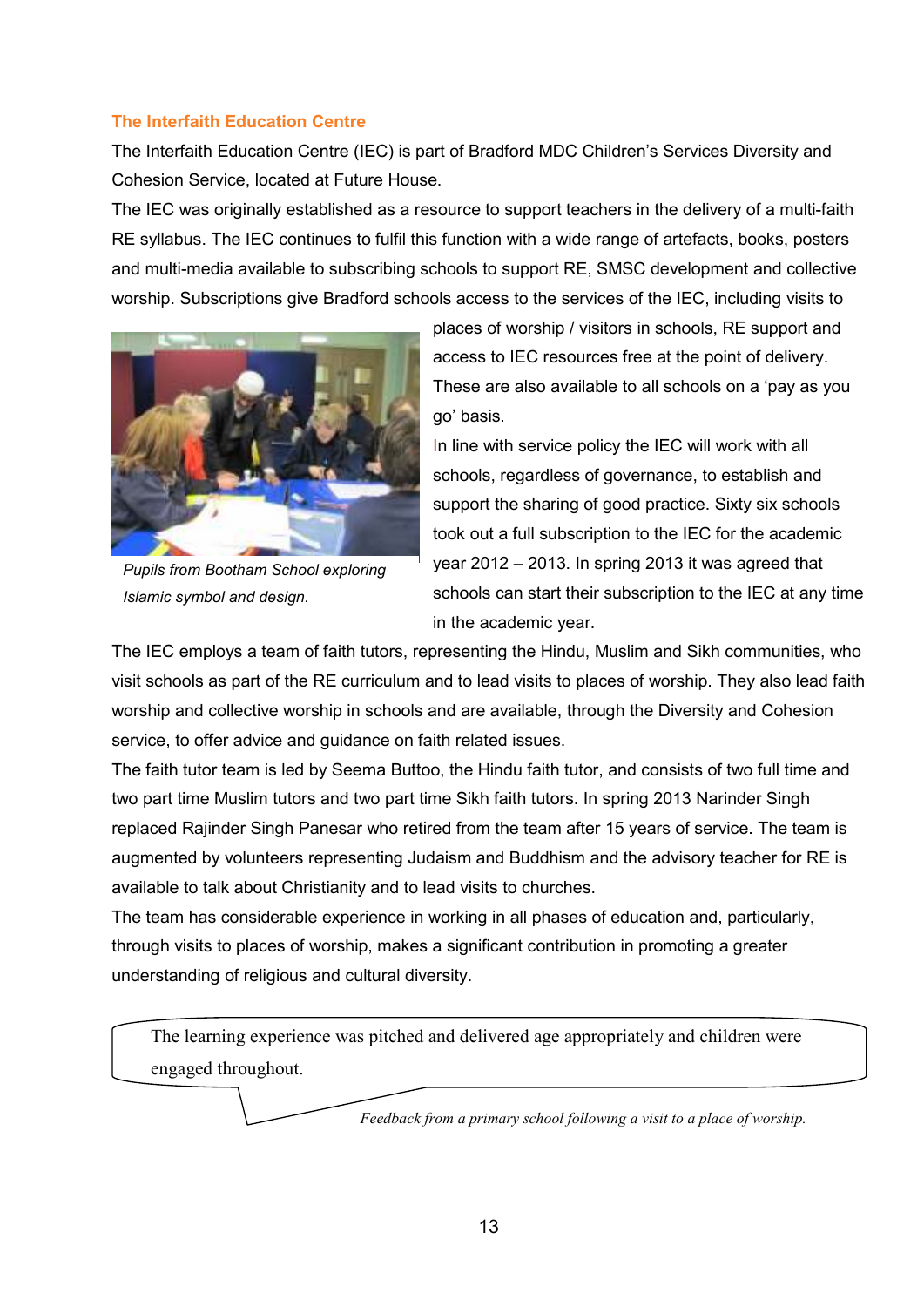

*Primary pupils discovering Asian foods.*

Faith tutors aim to respond to new initiatives in teaching and have developed strategies to make visits to places of worship engaging and proactive through the use of artefacts and multi-media. A programme of workshops has been developed to complement visits and these include: Indian dance, the use of music in Sikh worship, Islamic design, and food tasting. Workshops developed for Interfaith Week (see below) are also available to schools throughout the year.

Faith tutors are increasingly invited into schools to support RE. A list of their work is in Appendix 5. They

liaise closely with teachers to ensure that learning objectives are met and there is a formal process of evaluation which is used to inform future practice and professional development. In the past year faith tutors received training in SMSC, the Equalities Act (with particular reference to homophobia) and the use of new technologies, and they participated in the NATRE Belief in Bradford conference. An increasing number of schools, from within and outside Bradford, utilise the service of the IEC for RE enrichment days which are either based on major world religions or issues relating to community cohesion. The advisory teacher for RE liaises with schools and faith tutors to develop bespoke programmes that meet the specific needs of the school.

#### **Interfaith Week 2011 and 2012**

The Interfaith Education Centre continues to promote Interfaith Week in Bradford's schools. Faith tutors have considerable knowledge in the use of story to convey teachings and values from a range of faith and belief traditions. They use this to great effect with the schools in which they provide faith worship on a regular basis. Interfaith Week has given more schools the opportunity to work with faith tutors over a longer period in order to explore the importance of story across all

faiths and shared human values.

• 2011 – Pass it On

Retired SACRE member and college lecturer, Maggie Power, has worked closely with faith tutors over a number of years leading story-telling workshops which she concludes with the challenge to 'pass on' a story and its message to someone else. In 2011 the IEC took this as the theme for Interfaith Week – challenging schools to pass on the story that had been told by a faith tutor in as interesting way as possible. In the



*"The Noisy Neighbour" presented by Sandy Lane Primary School, winners of the art competition 2011.* 

weeks prior to interfaith week faith tutors visited 14 schools to tell stories from a range of faith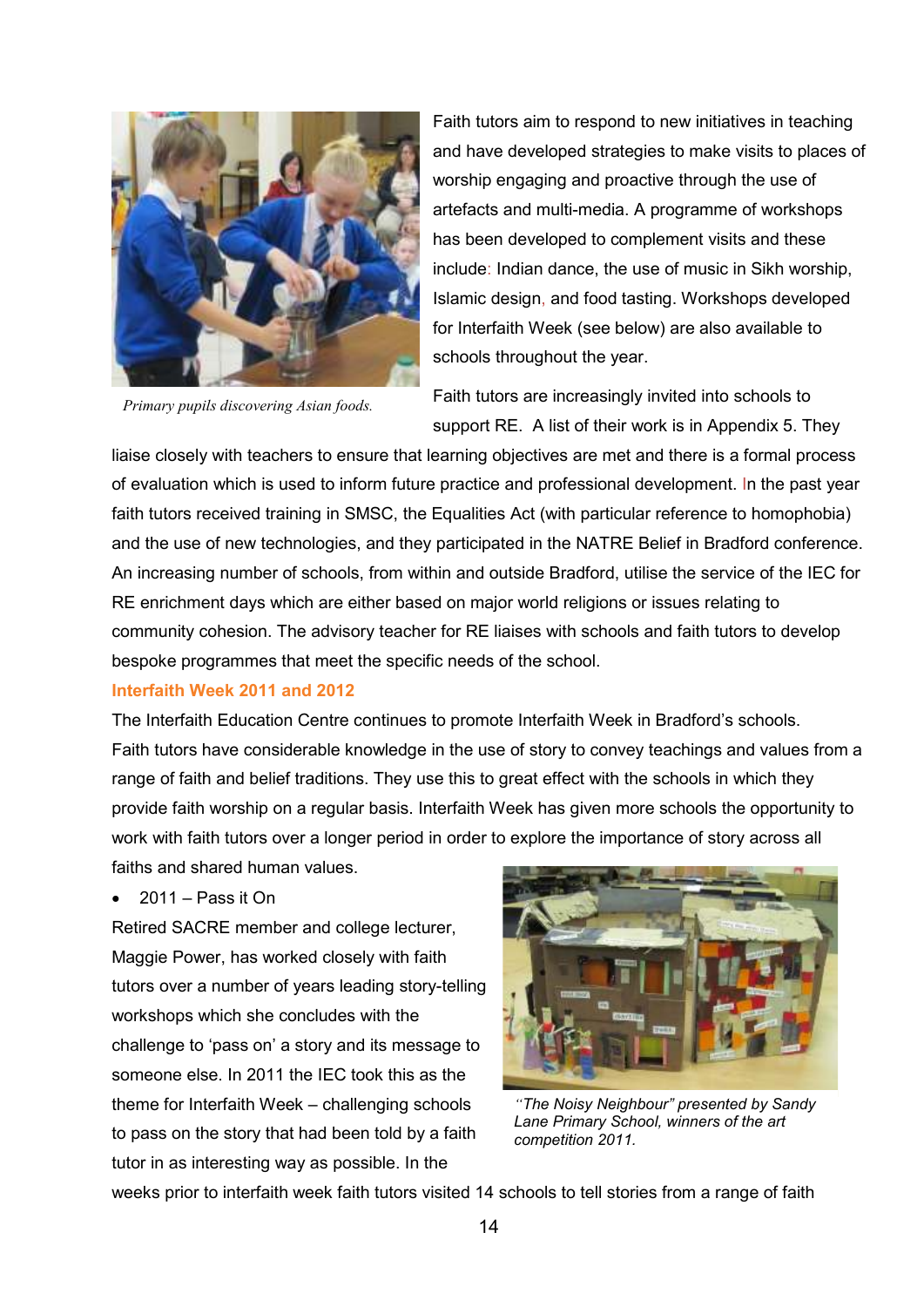traditions. Each school then created art work and multi-media presentations of the stories which were exhibited at Future House during Interfaith Week.

A further nine schools participated in studio activities during the week. In each studio pupils were told a faith story which they then presented through the medium of art, dance or drama. A 'peace tent' was a popular part of the experience where pupils had the opportunity to reflect on and share their own aspirations for a peaceful society. The programme was supplemented by a gamelan studio led by Tony Johnson, head of the Music and Arts service, and an art workshop led by Tony Bullock, advisor for visual arts.

A celebration evening was held in collaboration with the Supplementary Schools awards evening. Pupils' work 'passing on' their stories was exhibited at the evening. Awards were presented to the schools that passed on their story in the most interesting way.

(3 photos and captions here of winning art work and Maggie presenting awards)

• 2012 – Turning Points

During Interfaith Week in 2012 pupils used a variety of stimuli to think about the 'turning points' in our lives and how we face challenge.

An Islamic design workshop gave pupils the opportunity to learn how design in Islam is used to symbolise belief about Allah. Pupils created their own geometric patterns based on the principles they had been taught. Pupils at Brackenhill primary school worked with Tony Bullock and Geraldine Cooper to create abstract sculptures which reflected the turning points in their own lives. Although only in Year 3 the pupils' personal experiences, including migration, visiting family abroad and



*Concentrating on creating sound from a Buddhist singing bowl.* 

changing schools, gave them much to discuss. Story telling sessions were based on either the story of Yunus (Jonah) from the Abrahamic religions or 'Guru Nanak and the Jasmine flower' from the Indic religions. Faith tutors explored the 'turning points' in the story where the main characters responded to challenge. Pupils discussed and dramatised the types of challenges that they face today and how they respond to them, reflecting on the examples set in the stories they had heard.

During Interfaith Week, the Thornbury Centre hosted half-daily school sessions, led by IEC staff, which used the Tibetan story 'Tenzin's Deer' to encounter the Buddhist concept of non-attachment. There was opportunity for discussion, dance and reflection as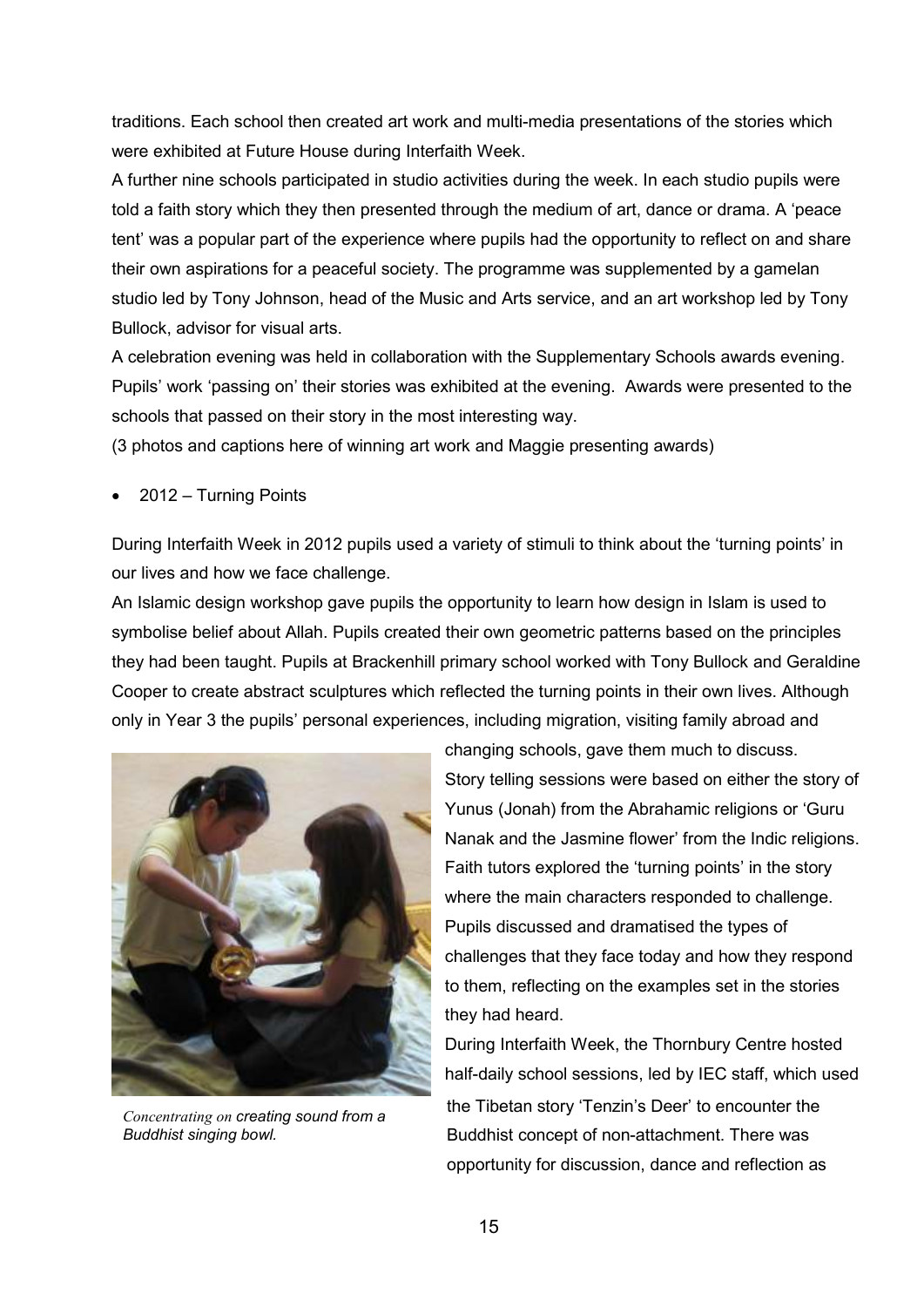pupils completed and shared their experiences of Interfaith Week. This was funded by Bradford Churches in Diversity and Dialogue (BCDD).

In total 715 pupils from 14 schools participated in Interfaith Week 2012 activities led by the IEC. A further six Bradford schools participated in workshops at Kala Sangam in conjunction with the Music and Arts Service.

#### **Building Resilience in Bradford**

In consultation with Alastair Ross, consultant mentor for the RE Council's REsilience project, the Diversity and Cohesion service has developed the Building Resilience in Bradford project which has utilised the structure and self evaluation process of the national REsilience project to support Bradford schools in addressing contentious issues. Twelve secondary schools were involved in the project which received Home Office funding to challenge extremism.

Building Resilience in Bradford utilises the existing good practice in peer education through both Stand Up Speak Out and Make a Difference (SUSOMAD) and Stand up to Hatred, which is based on the Anne Frank [+ YOU} exhibition, led by Alina Khan, schools advisor for community cohesion. Bradford hosted the national Anne Frank [+ YOU} exhibition in both 2012 and 2013. SACRE members were impressed by the way it promoted student voice, peer education and by the calibre of Bradford's student ambassadors. Prior to the exhibition the schools involved in Building Resilience in Bradford each hosted the 'History for Today' exhibition in their school. The exhibition strengthened pupils' understanding of the historical and political context in which Anne Frank lived. Pupils were trained as ambassadors and they guided fellow pupils and visitors from primary schools around the 'History for Today' exhibition in preparation for their role as ambassadors at the larger Anne Frank [+ YOU} exhibition.

In November 2012 Alastair Ross of the Anne Frank Trust addressed a SACRE meeting about both exhibitions and invited SACRE members to be adult guides to the exhibition. Eight secondary and six primary schools provided ambassadors for the exhibition which was attended by pupils from 104 of Bradford's schools.

#### **SACRE**

SACRE has met eight times during the period of this report and has continued to monitor and respond to local and national developments in RE.

The October 2012 meeting was attended by Philip Davies MP, member of the All Party Parliamentary Group on RE. SACRE members raised their concerns about the future of RE with him and he subsequently presented these to the Secretary of State for Education, Michael Gove. SACRE responded to the APPG call for evidence and agreed that the subsequent report 'RE- the Truth Unmasked' effectively represented the issues that have been of concern in Bradford. Members fully endorsed its recommendations.

16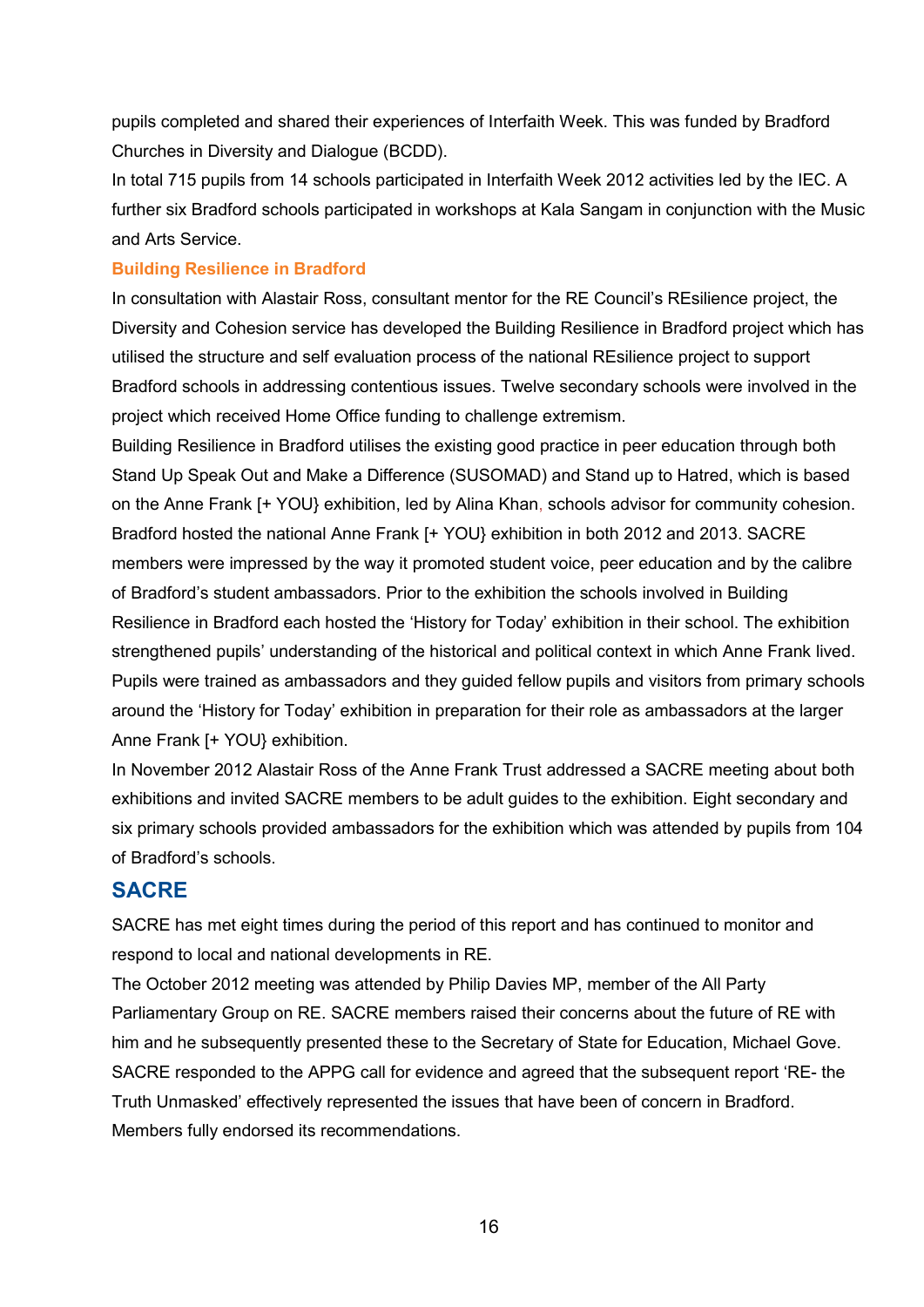#### **Membership and attendance**

Since January 2012 SACRE has said goodbye to a number of longstanding and hardworking members. These were:

| <b>Member</b>                                                                         | <b>Constituency Reason</b> |                | <b>Date</b>                | <b>Replacement</b>                |
|---------------------------------------------------------------------------------------|----------------------------|----------------|----------------------------|-----------------------------------|
| <b>Adam Britten</b>                                                                   | <b>Baptist</b>             | Resigned       | October 2012 Helen Sellars |                                   |
| Revd Dr Barbara Glasson                                                               | Methodist                  | Resigned       | June 2013                  | Awaiting replacement              |
| Rajendra Pal Johar                                                                    | Hindu                      | Retired        | Feb 2012                   | Sushma Puri                       |
| Pushpah Prabhaker                                                                     | Hindu                      | Resigned       | Nov 2012                   | Awaiting replacement              |
| <b>Christine Robinson</b>                                                             | <b>ASCL</b>                | Resigned       | Dec 2012                   | <b>Bec Treacher</b>               |
| <b>Barry Hayward</b>                                                                  | <b>ATL</b>                 | Resigned       | <b>June 2013</b>           | David Mallard                     |
| Jim McHugh                                                                            | LA                         | <b>Retired</b> | <b>July 2012</b>           | George McQueen                    |
| <b>Cllr Mohammed Amin</b>                                                             | Labour group Replaced      |                | <b>June 2012</b>           | <b>Cllr Ghazanfer Khalliq</b>     |
| <b>Cllr Paul Flowers</b>                                                              | Labour Group Resigned      |                |                            | January 2012 Constitution amended |
| <b>Cllr Susan Hinchcliffe</b>                                                         | Labour Group Replaced      |                | June 2012                  | <b>Cllr Michelle Swallow</b>      |
| <b>Robert Lee</b>                                                                     | Humanist                   | Retired        | June 2013                  | Brian Laycock.                    |
| In December 2011 there were 11 vacancies on SACRE, six of which have now been filled: |                            |                |                            |                                   |
| Bahai                                                                                 | Robert Hallam              |                | February 2012              |                                   |
| <b>Black led</b>                                                                      | <b>Tina Frances-Rowe</b>   |                | October 2012               |                                   |
|                                                                                       | <b>Edward Stirling</b>     |                | October 2012               |                                   |
| Methodist                                                                             | Revd Dr Barbara Glasson    |                | February 2012 (see above)  |                                   |
| Quaker                                                                                | <b>Evelyn Shire</b>        |                | February 2012              |                                   |
| Muslim                                                                                | <b>Farha Patel</b>         |                | February 2012              |                                   |
|                                                                                       | Azhar Iqbal                |                | February 2012              |                                   |

A full list of SACRE members can be found in Appendix 2.

In April an amended constitution for SACRE was ratified. Amendments principally addressed the reversion of education to the control of Bradford MDC and minor changes in membership which reduced the number of SACRE representatives from 40 to 38. This represented a reduction of one of the teachers' professional associations and one elected member representative. SACRE currently has six vacancies: Methodist, Orthodox, Hindu, Muslim and two teacher professional association representatives. When a vacancy occurs the clerk to SACRE writes to the nominating body inviting nominees who are then appointed by the Director of Children's Services. In October 2012 SACRE said goodbye to Janet Hardcastle who had been minute secretary and administrator. SACRE members were deeply saddened by the untimely death of Afrana Majid who had provided administrative support to SACRE following Janet's retirement.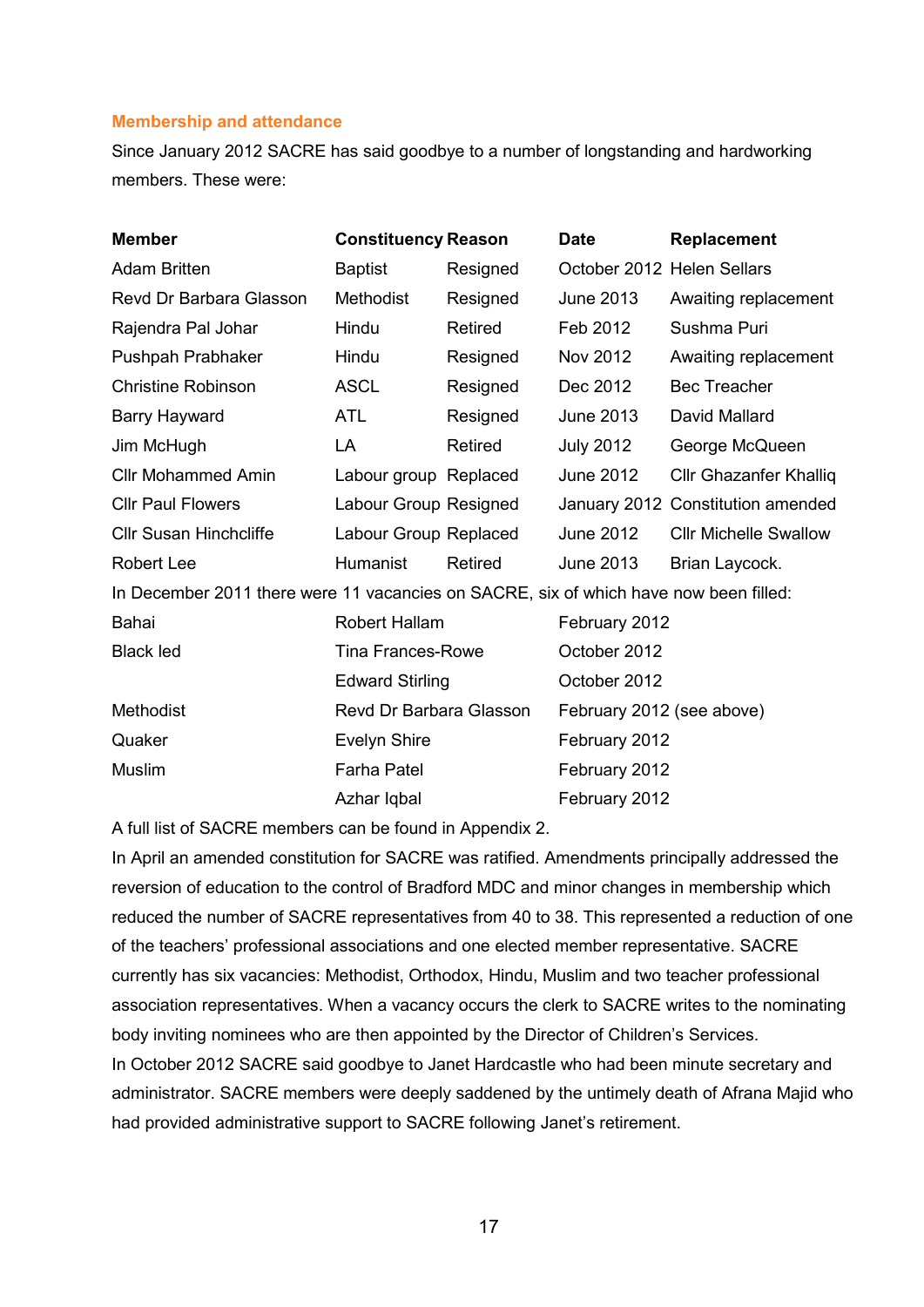#### **Collective Worship**

Since September 2012 Ofsted has placed greater emphasis on pupils' spiritual, moral, social and cultural (SMSC) development. Collective worship can make a significant contribution to the SMSC development of pupils of all ages and the development of effective practice in collective worship has been a key focus for SACRE over the period of this report.

Historically SACRE has ensured that the statutory requirement that schools provide a daily act of collective worship "wholly or mainly of a broadly Christian character" is set in the context of Bradford's diverse communities. SACRE has worked with schools to develop patterns of collective worship which reflects the changing demography of our schools.

 In Bradford 47 schools currently provide collective worship which is of an inclusive nature drawing from a range of beliefs and teachings. In 42 schools pupils meet in faith groups on one day of the week. Faith tutors from the Interfaith Education Centre lead faith worship in 25 of these schools. In order to be exempt from the requirement to provide collective worship that is 'wholly or mainly of a broadly Christian character' these schools must apply for a 'Determination' from SACRE. In the past twelve months SACRE has reviewed and approved six applications for determinations. All of the schools making an application had previously been granted applications. Two schools changed from providing faith worship on one day a week to the provision of inclusive worship on every day. The reason for the changes was to respond to the changing demography of the school and to enhance inclusion and cohesion.

The process of application for or renewal of a determination is rigorous. Schools are required to complete an application form which must be countersigned by the Chair of Governors. Applications are expected to be accompanied by the school's collective worship policy and examples of planning. Applications are reviewed by SACRE members in committees and decisions are fed back to the full SACRE meeting. In the past year two applications were referred back to schools for additional information, prior to approval. No applications have been refused. SACRE is aware of the many pressures facing schools and has refined the process of application for determinations with forms being made available electronically.

Head teachers are given the opportunity to present their application to SACRE and this has proved beneficial when a school is changing practice. Examples of this were the applications by Bowling Park primary school and Victoria primary school where senior leaders were able to describe the centrality of collective worship to the ethos of their school. They were able to clarify the context of their application through questions and answers at the end of their presentation which increased the efficiency of the decision making process.

SACRE has pro-actively responded to both media speculation about collective worship and the archiving of Circular 1/94 by the DFE. In April 2012 a letter was sent to all head teachers and chairs of governors from the Chair of SACRE, counter signed by the Assistant Director for Access and Inclusion, reminding them of the statutory requirement of schools to provide a daily act of collective

18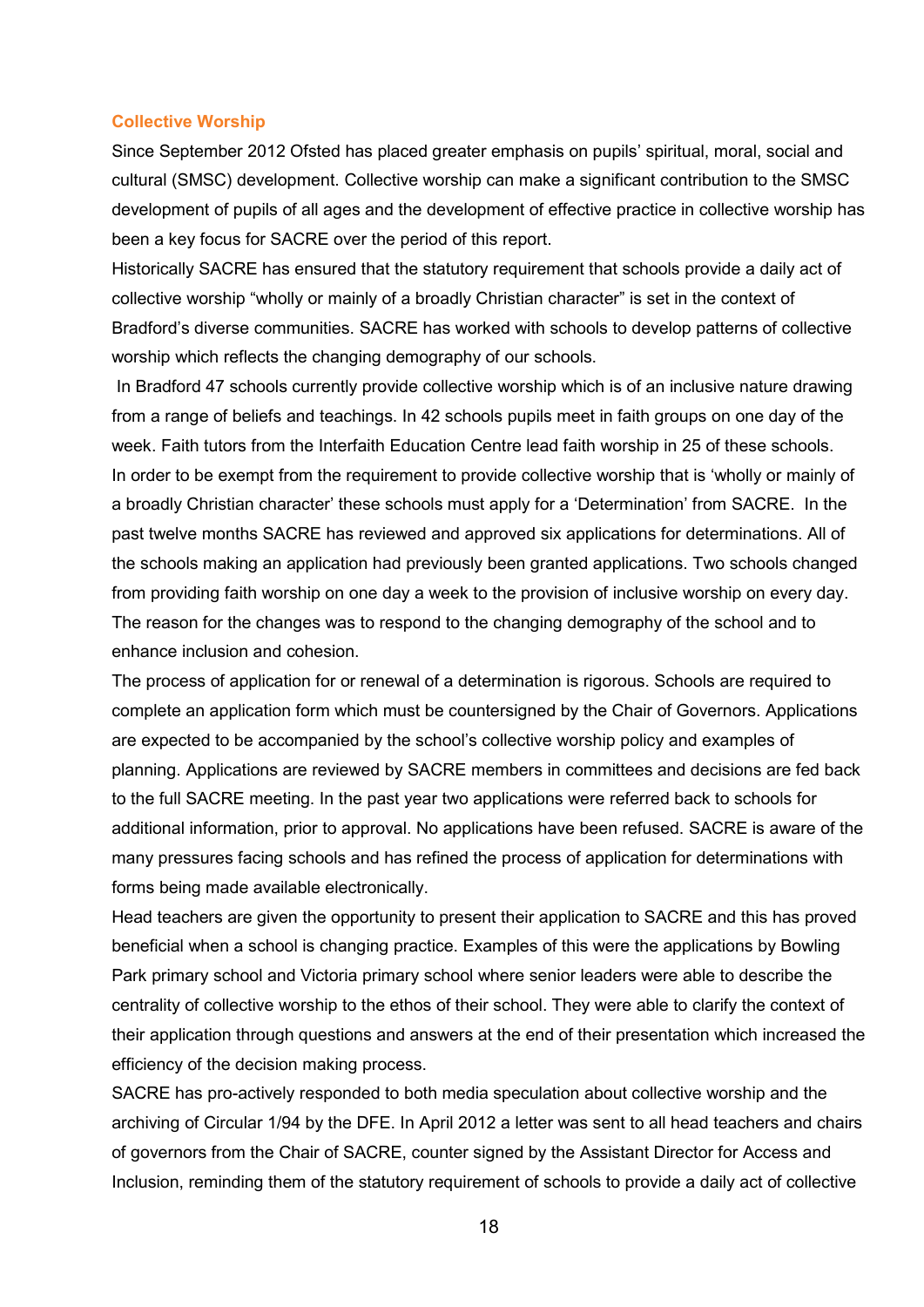worship and of the benefits that collective worship brings to the development of an inclusive school ethos which promotes SMSC development.

To support and encourage schools in the provision of effective collective worship SACRE produced a 'Collective Worship Guidance and Model Policy'. The document draws together a range of expertise in this field, including SACRE members, officers and the Interfaith Education Centre. In February Rachel Kidd, Principal, Dixons Allerton Academy and David Jones, Executive Head of Holybrook and Parkland primary schools made presentations to SACRE about collective worship in their schools. This stimulated interesting and invaluable discussion amongst SACRE members about collective worship in the school context and how schools can most effectively use this time to develop SMSC. The 'Collective Worship Guidance and Model Policy' is available to schools electronically through Bradford Schools Online and will be updated to reflect on-going good practice.

#### **Development Plan**

In February 2013 SACRE ratified a new development plan for 2013 – 2015. It was agreed that this would be overseen by a development plan working group chaired by Mike Binder, Vice Chair of SACRE. The working group has met to monitor the development plan and to recommend amendments in the light of changes to the education landscape.

#### **Conclusion**

Over the period of this report there have been many significant developments and debates in the RE world. The exclusion of RE from the English Baccalaureate (EBacc), the national curriculum review and proposed changes to national examinations have led to a period of great uncertainty for RE and this has been reflected in the concerns raised by Bradford SACRE.

The City of Bradford MDC's on-going recognition of and support for the important contribution that religious education makes to cohesion within the District has ensured that schools continue to have access to support for RE and collective worship - to the benefit of our children, their families and their communities.

Over the next two years SACRE will continue to work with Bradford MDC Children's Services to:

• Support Children's Services in raising the attainment of pupils in religious education and to monitor and evaluate standards of teaching and learning, to promote the effectiveness of and compliance with the local Agreed Syllabus;

• Support effective, inclusive and educational collective worship and to monitor schools' compliance;

• Support the development of equality, inclusion and cohesion in Bradford;

• Promote, monitor and evaluate the work of SACRE and its members.

This will be in the context of the RE Review and the Ofsted long report 'Religious Education; Realising the Potential'.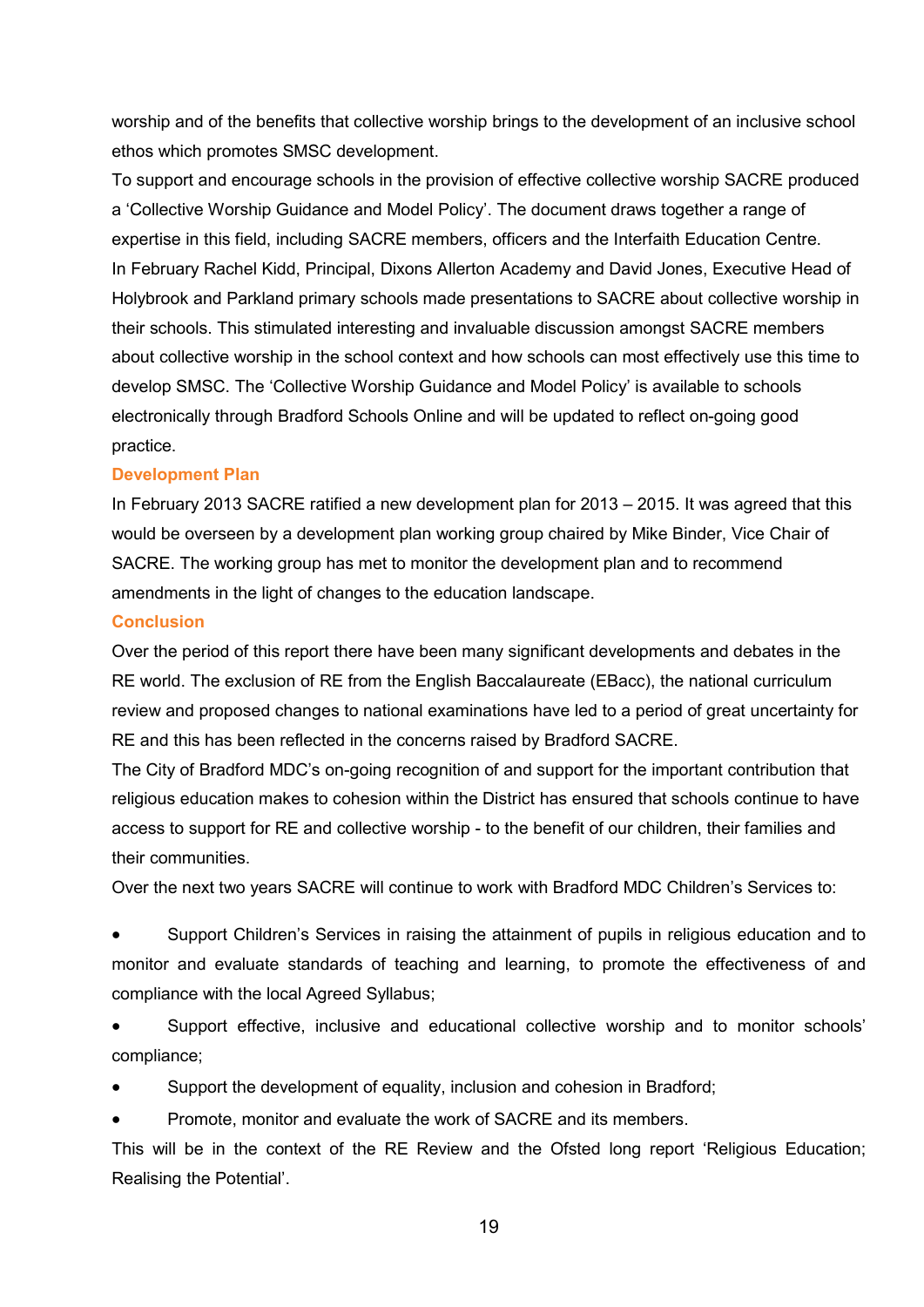#### **Appendix 1 Terms of Reference**

Section 11 of the *Education Reform Act 1988* (ERA) was the first legislation that required every Local Education Authority (LEA) to establish a **Standing Advisory Council for Religious Education** (SACRE) representing:

| Group A | Christian and other religious denominations which appropriately reflect the principal |
|---------|---------------------------------------------------------------------------------------|
|         | religious traditions of the area;                                                     |
| Group B | the Church of England;                                                                |
| Group C | Teachers' Associations;                                                               |
| Group D | the Local Education Authority.                                                        |

SACRE has a statutory duty to advise the LA on the Religious Education and Collective Worship in maintained schools, and may also advise on teaching methods, the choice of teaching materials, and teacher training. There is also a requirement that every SACRE should publish an annual report which should "specify any matters in respect of which the SACRE has given advice to the authority; broadly describe the nature of the advice given; and where any such matter was not referred by the authority, give reasons for offering advice on that matter."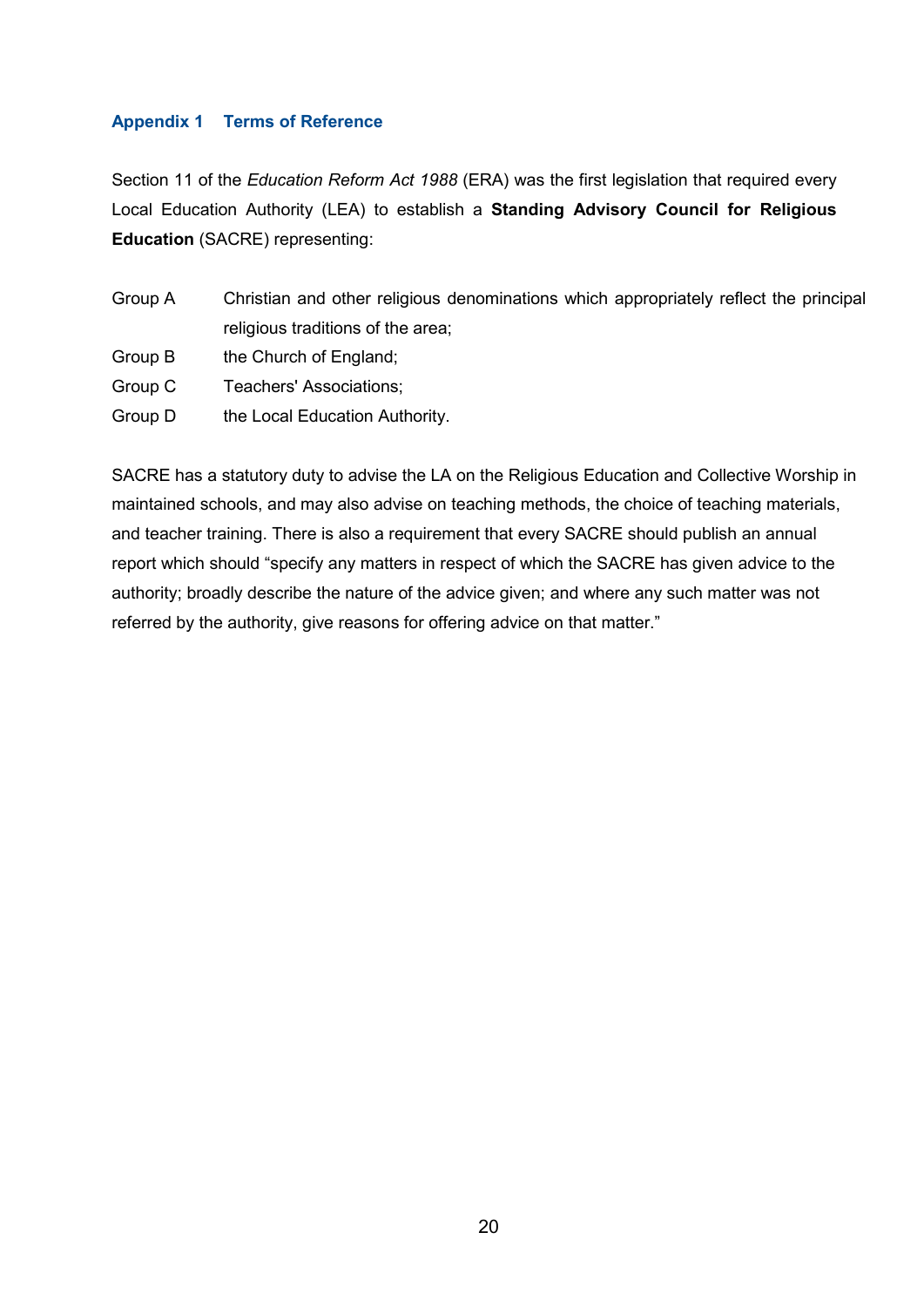## **Appendix 2 Membership of SACRE August 2013**

| <b>Committee A</b>      |                             | Other Christian denominations and other faiths represented in the LEA |
|-------------------------|-----------------------------|-----------------------------------------------------------------------|
| Dr Sharif Kaf           | Al-Ghazal                   | Muslim                                                                |
| Govinder Singh          | <b>Dhaliwal</b>             | Sikh                                                                  |
| Revd Dr Barbara         | Glasson                     | <b>Methodist</b>                                                      |
| Dr Robert A             | Hallam                      | Bahai                                                                 |
| Meg                     | Henry                       | <b>Free Churches</b>                                                  |
| Sue                     | Hobson                      | <b>Salvation Army</b>                                                 |
| Azhar                   | Iqbal                       | Muslim                                                                |
| Balu                    | Lad                         | Hindu                                                                 |
| Ayub                    | Laher                       | Muslim                                                                |
| Pam                     | Mullarkey                   | <b>Roman Catholic</b>                                                 |
| Farha                   | Patel                       | Muslim                                                                |
| Sushma                  | Puri                        | Hindu                                                                 |
| Kashmir Singh           | Rajput                      | Sikh                                                                  |
| Wendy                   | Ridley                      | <b>Buddhist</b>                                                       |
| Tina                    | Rowe                        | <b>Black led churches</b>                                             |
| Helen                   | <b>Sellers</b>              | <b>Baptist</b>                                                        |
| Evelyn                  | Shire                       | Quaker                                                                |
| Sukhdev                 | Singh                       | Sikh                                                                  |
| <b>Revd Edward</b>      | Sterling                    | <b>Black led churches</b>                                             |
| Adam                    | Woodhouse                   | <b>URC</b>                                                            |
| Tamar                   | Yellin                      | Jewish                                                                |
| <b>Committee B</b>      | The Church of England       |                                                                       |
|                         |                             |                                                                       |
| Fiona                   | <b>Beevers</b>              |                                                                       |
| Cathy                   | Davie                       |                                                                       |
| <b>Mike</b>             | de Villiers                 |                                                                       |
| <b>Revd Stephen</b>     | Lees                        |                                                                       |
| Alison                  | Way                         |                                                                       |
| <b>Committee C</b>      | <b>Teacher Associations</b> |                                                                       |
| Mike                    | <b>Binder</b>               | <b>UCU</b>                                                            |
|                         |                             | <b>ASCL</b>                                                           |
| Bec<br>Wahid            | Treacher<br>Zaman           | <b>NAHT</b>                                                           |
|                         |                             |                                                                       |
| <b>Committee D</b>      |                             | <b>Bradford Metropolitan District Council (BMDC)</b>                  |
| <b>Cllr Ghazanfer</b>   | Khaliq                      | Labour                                                                |
| <b>Cllr Michael</b>     | Kelly                       | Conservative                                                          |
| George                  | McQueen                     | <b>Children's Services</b>                                            |
| <b>Cllr Geoff</b>       | Reid                        | <b>Liberal Democrat</b>                                               |
| <b>Cllr Michelle</b>    | Swallow                     | Labour                                                                |
| <b>Co-opted members</b> |                             |                                                                       |
|                         |                             |                                                                       |
| Mohinder Singh          | Chana                       | <b>Bradford Concord</b>                                               |
|                         |                             |                                                                       |
| <b>Brian</b>            | Laycock                     | Humanist                                                              |

Joyce Miller Chair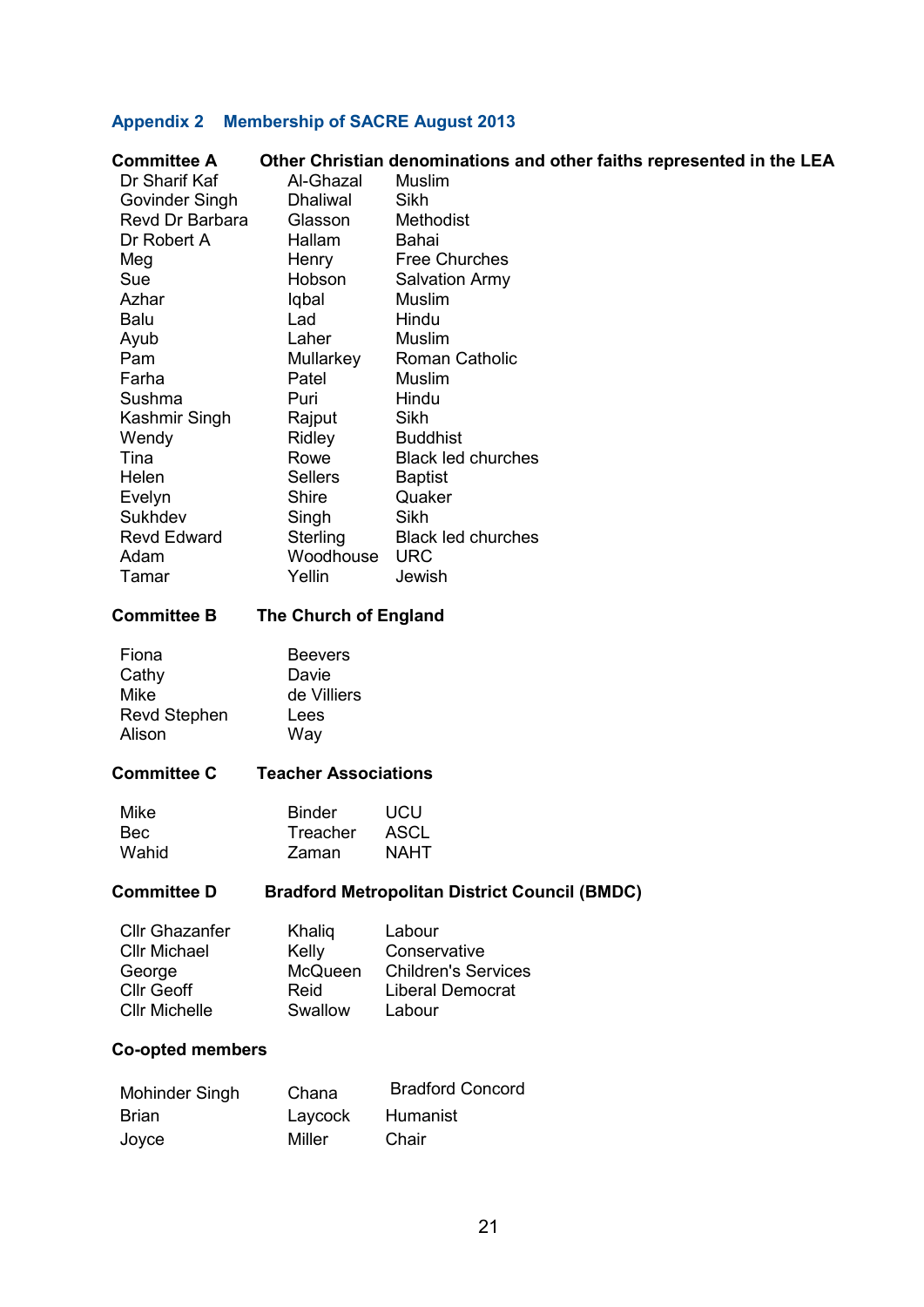## **Appendix 3 Exam results**

| <b>GCSE Full</b>       | 2010             | 2011             | 2012             | 2013            |
|------------------------|------------------|------------------|------------------|-----------------|
| <b>Course</b>          |                  |                  |                  |                 |
| No of schools          | 19               | 24               | 26               | 24              |
| % Cohort               | 31.6             | 34.2             | 46               | $\overline{52}$ |
| Number of              | 1828             | 1997             | 2415             | 2439            |
| pupils                 |                  |                  |                  |                 |
| % A*-C                 | 62.1             | 65               | 63.1             | 64.5            |
| % A*-G                 | 97.5             | 98.1             | 98.6             | 97.9            |
|                        |                  |                  |                  |                 |
| <b>GCSE Short</b>      | 2010             | 2011             | 2012             | 2013            |
| <b>Course</b>          |                  |                  |                  |                 |
| No of schools          | 19               | 23               | 16               | 18              |
| % Cohort               | 26.6             | 29               | 24.1             | $\overline{33}$ |
| Number of pupils       | 1536             | 1697             | 1381             | 1246            |
| $\overline{A}^*$ - $C$ | 47.2             | 47.9             | 48.4             | 39.3            |
| $A^*$ - $G$            | 93.8             | 93.5             | 94.3             | 88.3            |
|                        |                  |                  |                  |                 |
| <b>GCSE ELQ</b>        | 2010             | 2011             | 2012             | 2013            |
| No of schools          | $\overline{6}$   | $\overline{9}$   |                  | $\overline{5}$  |
| % Cohort               | $\overline{3.6}$ | $\overline{3.6}$ | 3.2              |                 |
| Number of pupils       | 125              | 208              | 184              |                 |
|                        |                  |                  |                  |                 |
| <b>GCE A level</b>     | 2010             | 2011             | 2012             | 2013            |
| No of schools          | 18               | 20               | 21               | 21              |
| % Cohort               | 4.1              | 4.3              | $\overline{7}$   |                 |
|                        | 228              | 261              | 176              | 263             |
| $A^*$ - $C$            | 77.5             | 72.8%            | 71.3             | 73%             |
| $A^*$ - $E$            | 100              | 100              | 100              | 100%            |
|                        |                  |                  |                  |                 |
| <b>GCE AS</b>          | 2010             | 2011             | 2012             | 2013            |
| No of schools          | 23               | 23               | 23               | 21              |
| % Cohort               | 7.3              | 1.5              | $\overline{3.2}$ |                 |
| Number of pupils       | 410              | 93               | 111              | 108             |
| $A^*$ - $C$            | 54.7             | 54.8             | $\overline{56}$  | 42              |
| $A^*$ - E              | 85.7             | 88.2             | 91               | $\overline{90}$ |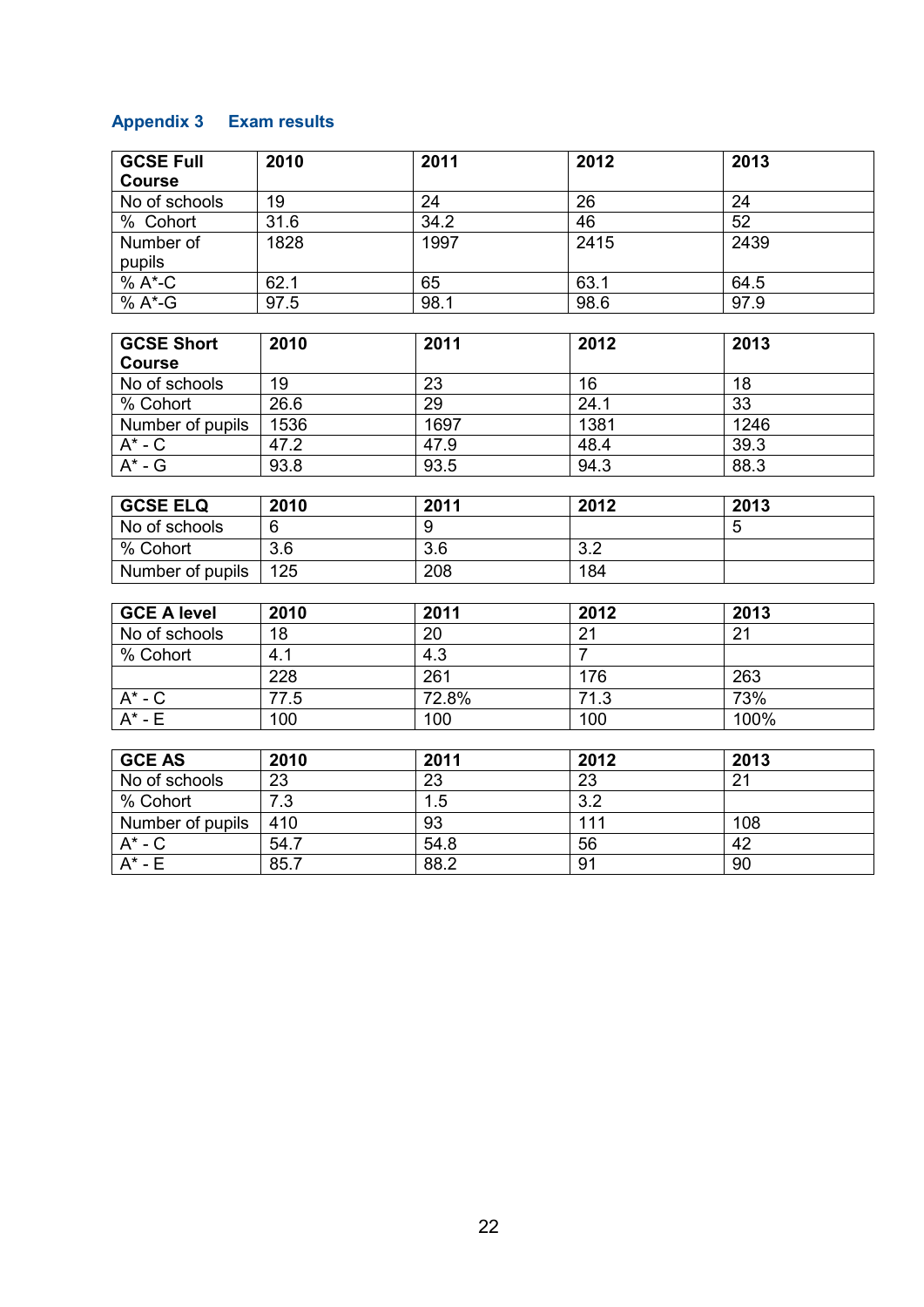#### **Appendix 4 Schools with determinations**

Allerton Primary H/M/S/C/other Atlas Primary M/other Bankfoot Primary **H/M/S/other** Barkerend Primary **H/M/S/other** Belle Vue Boys (S) M/other Belle Vue Girls (S) Whole school Bowling Park Primary **H/M/S/other** Brackenhill Primary H/M/S/other Bradford Moor Primary H/M/S/other Byron Primary H/M/S/other Challenge College (S) Whole school Copthorne Primary M/S/other Dixons Allerton Academy (S) H/M/S/other Eastwood Primary M/other Farnham Primary Whole school Feversham Primary C/M/S/other Frizinghall Primary M/S/other Girlington Primary M/S/other Grange Technology College (S) H/M/S/other Green Lane Primary M/other Heaton Primary **H/M/other** Holycroft Primary Whole school Horton Grange Primary **Whole school** Horton Park Primary M/other Igra Primary **Mother** Killinghall Primary H/M/S/other Laisterdyke Whole school Lapage Primary **H/M/S/other** Lidget Green Primary H/M/S/other Lilycroft Primary **H/M/S/other** Lister Primary M Margaret McMillan Primary M/other Marshfield Primary Whole school Miriam Lord Primary M/other Newby Primary **H/M/S/other** Parkwood Primary M Peel Park Primary H/M/S/other Princeville Primary Whole school Saltaire Primary M Springwood Primary H/M/S/other Thornbury Primary **H/M/S/other** Thornton Grammar (S) H/M/S/other University Academy (S) M/other Victoria Primary M/other Westbourne Primary M/S/other

- C Christian
- $H H$ indu
- M Muslim
- S Sikh

Provision in black type is made by the IEC.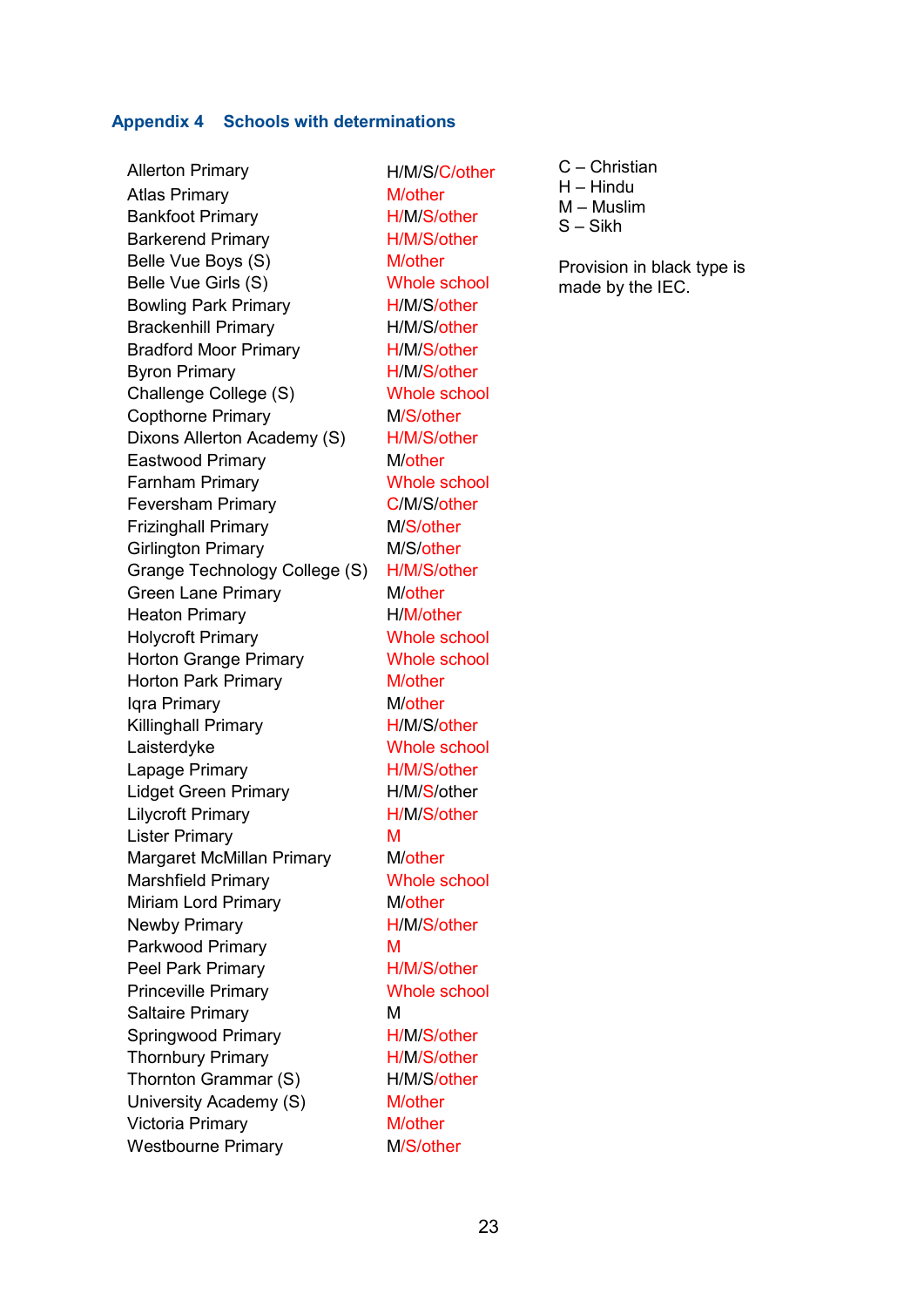## **Appendix 5 Work of the IEC**

#### **Subscriptions**

| April - March     | 2006-7        | 2007-8        | 2008-9        | 2009-10       | 2010-11  | 2011-12  | 2012-13  | 2013-14       |
|-------------------|---------------|---------------|---------------|---------------|----------|----------|----------|---------------|
|                   | April - March | April - March | April - March | $(17$ months) | Sept-Aug | Sept-Aug | Sept-Aug | Sept-Aug      |
| Full subscription | 76            | 80            | 82            | 74            | --       | 69       | 61       | 51<br>To date |

#### **Bookings**

| September -<br>August                              | 2006-7          | 2007-8           | 2008-9           | 2009-10          | 2010-11          | 2011-12         | 2012-13         |
|----------------------------------------------------|-----------------|------------------|------------------|------------------|------------------|-----------------|-----------------|
| <b>Total Visits (All</b><br>schools)               | 520             | 593              | 635              | 652              | 581              | 564             | 216             |
| Total children<br>(All schools)                    | 23615           | 25257            | 30189            | 26010            | 24373            | 22956           | 17977           |
| <b>Bradford School</b><br>Visits<br>(Subscribing)  | 191<br>(145)    | 275<br>(213)     | 266<br>(198)     | 292<br>(212)     | 298<br>(245)     | 298<br>(196)    | 218<br>(180)    |
| <b>Total Bradford</b><br>children<br>(Subscribing) | 12991<br>(9137) | 15927<br>(12380) | 17402<br>(14000) | 15417<br>(11537) | 15417<br>(13096) | 13309<br>(8888) | 10807<br>(8127) |

#### **Locations**

| Venue                  | Frequency | Children | Adults<br>(minimum) |
|------------------------|-----------|----------|---------------------|
| <b>Buddha Land</b>     | 3         | 71       | 16                  |
| Churches               | 0         | 0        | 0                   |
| <b>Emily St Mosque</b> | 0         | 0        | 0                   |
| Grange Interlink       | 23        | 947      | 143                 |
| Gurdwara Singh Sabha   | 28        | 842      | 179                 |
| Guru Nanak Gurdwara    | 0         | 0        | 0                   |
| Hanfia Mosque          | 6         | 214      | 35                  |
| Laxmi Temple           | 40        | 1436     | 271                 |
| FH                     |           |          |                     |
| Madni Mosque           | 25        | 719      | 167                 |
| Orthodox Synagogue     | 6         | 204      | 21                  |
| Prajapati Temple       | 2         | 81       | 13                  |
| Ramgarhia Gurdwara     | 6         | 230      | 31                  |
| Schools                |           |          |                     |
| Total                  | 139       | 4744     | 876                 |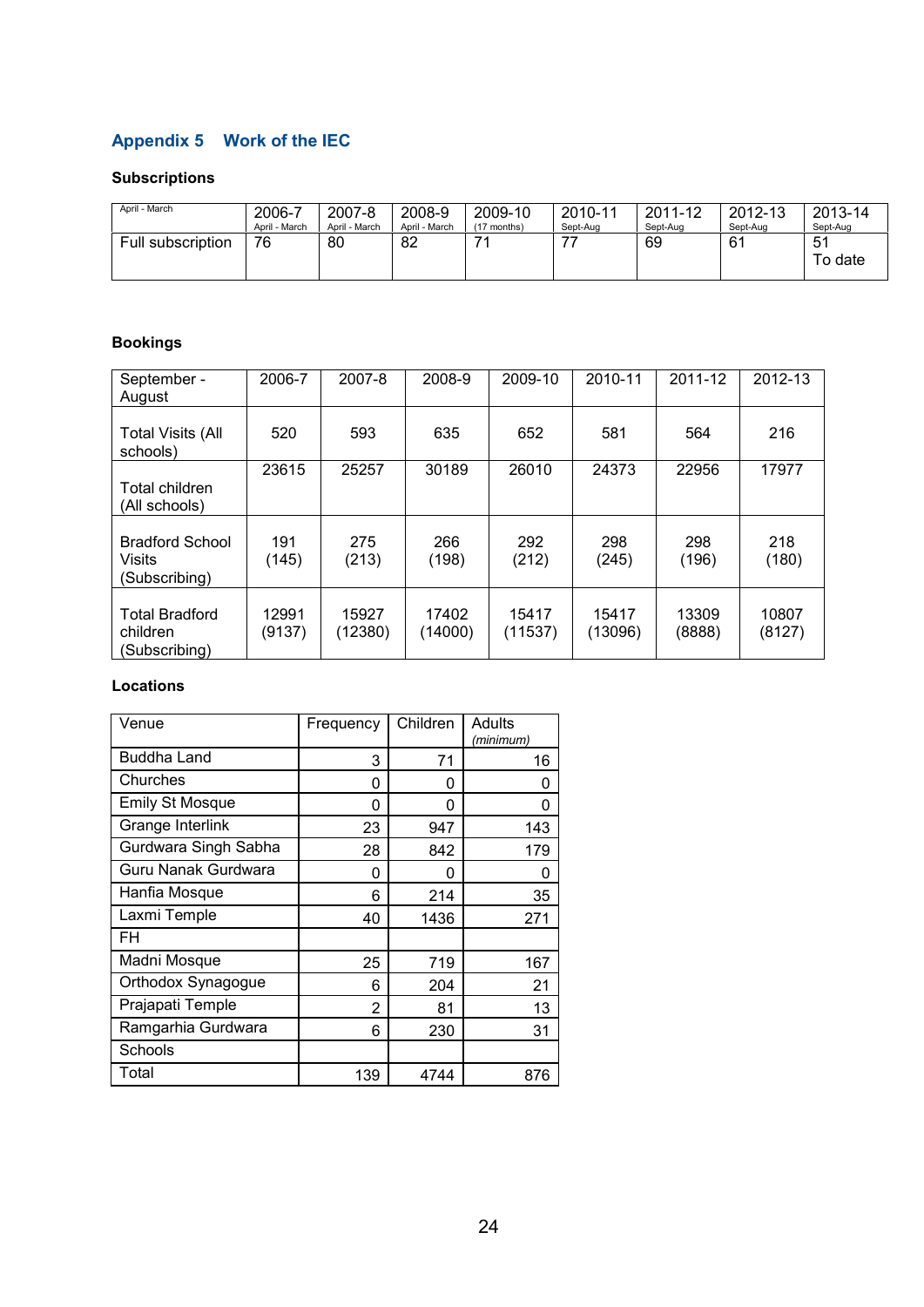#### **Appendix 6 Dates of SACRE meetings and attendance by SACRE committee**

#### **2011-2012**

The average attendance over the year was 59%. Attendance by SACRE committee breaks down according to the chart below.

| .ocation<br>Date |                     | % Attendance |     | % all members |    |    |
|------------------|---------------------|--------------|-----|---------------|----|----|
|                  |                     | А            |     |               |    |    |
| 27.9.2011        | <b>Future House</b> | 55           | 75  | 33            | 20 | 48 |
| 1.12.2011        | <b>Future House</b> | 84           | 100 | 50            | 40 | 75 |
| 21.2.2012        | <b>Future House</b> | 53           | 75  | 25            | 33 | 48 |
| 25.4.2012        | <b>Future House</b> | 68           | 50  | 80            | 40 | 64 |
| 21 6 2012        | <b>Future House</b> | 61           | 100 | 20            | 40 | 56 |

#### **2012 – 2013**

The average attendance over the year was 51%. Attendance by SACRE committee breaks down according to the chart below.

| Date       | Location            | % Attendance |     |    |    | % all members |  |
|------------|---------------------|--------------|-----|----|----|---------------|--|
|            |                     | А            |     |    |    |               |  |
| 2.10.2012  | <b>Future House</b> | 71           | 75  | 80 | 60 |               |  |
| 29.11.2012 | <b>Future House</b> | 29           | 80  | 40 | 40 | 40            |  |
| 27.2.2013  | <b>Future House</b> | 48           | 100 | 40 | 60 | 56            |  |
| 23.4.2013  | <b>Future House</b> | 38           | 60  | 60 | 60 | 47            |  |
| 26.6.2013  | <b>Future House</b> | 29           | 80  | 25 | 60 | 40            |  |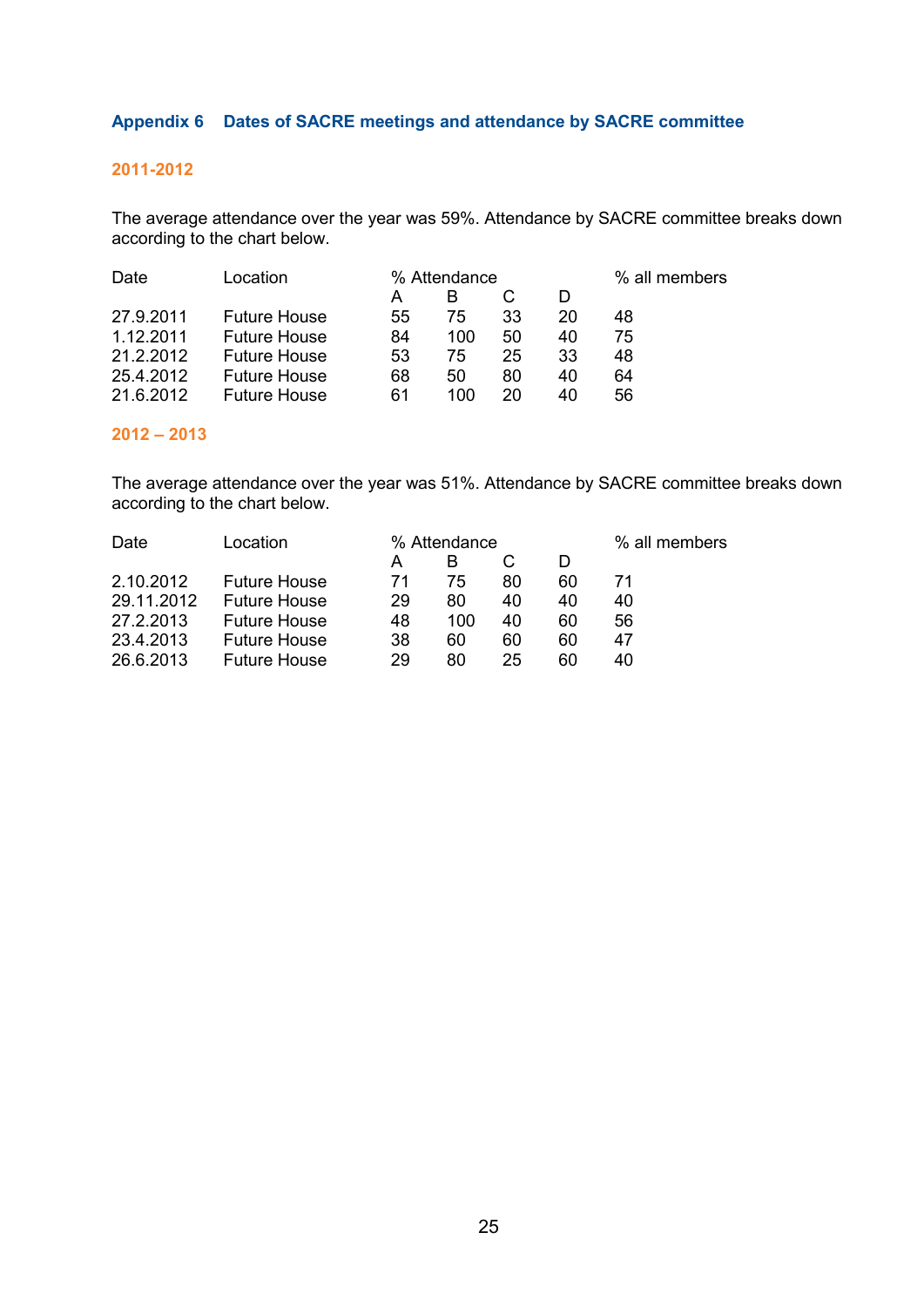## **Appendix 7 SACRE representation**

| <b>Committee A</b>                                          | the LA                                     |        | Other Christian denominations and other faiths represented in |
|-------------------------------------------------------------|--------------------------------------------|--------|---------------------------------------------------------------|
| Baha'i<br><b>Buddhist</b><br>Christian denominations        |                                            | 1<br>1 |                                                               |
|                                                             | <b>Baptist</b>                             | 1      |                                                               |
|                                                             | <b>Black led</b>                           | 1      |                                                               |
|                                                             | Methodist<br>Moravian/URC                  | 1<br>1 | vacancy from June 2013                                        |
|                                                             | Orthodox                                   | 1      | vacancy                                                       |
|                                                             | Pentecostal                                | 1      |                                                               |
|                                                             | Quaker                                     | 1      |                                                               |
|                                                             | Roman Catholic<br><b>Salvation Army</b>    | 1<br>1 |                                                               |
|                                                             |                                            |        |                                                               |
| Hindu                                                       |                                            | 3      | 1 vacancy                                                     |
| Jewish<br><b>Muslim</b>                                     |                                            | 1      |                                                               |
| Sikh                                                        |                                            | 5<br>3 | 1 vacancy                                                     |
|                                                             |                                            |        |                                                               |
| <b>Committee B</b>                                          | The Church of England                      |        |                                                               |
| <b>Bradford Diocese</b>                                     |                                            | 5      |                                                               |
| <b>Committee C</b>                                          | <b>Teachers' Professional Associations</b> |        |                                                               |
| Teacher unions                                              |                                            | 5      | 2 vacancies                                                   |
| <b>Committee D</b>                                          | <b>The Local Authority</b>                 |        |                                                               |
| <b>Elected Members</b><br>Department of Children's Services |                                            | 4<br>1 |                                                               |

Membership is in accordance with sections 390 and 392 of the 1996 Education Act and represents, proportionately, the major denominations and faith groups in Bradford.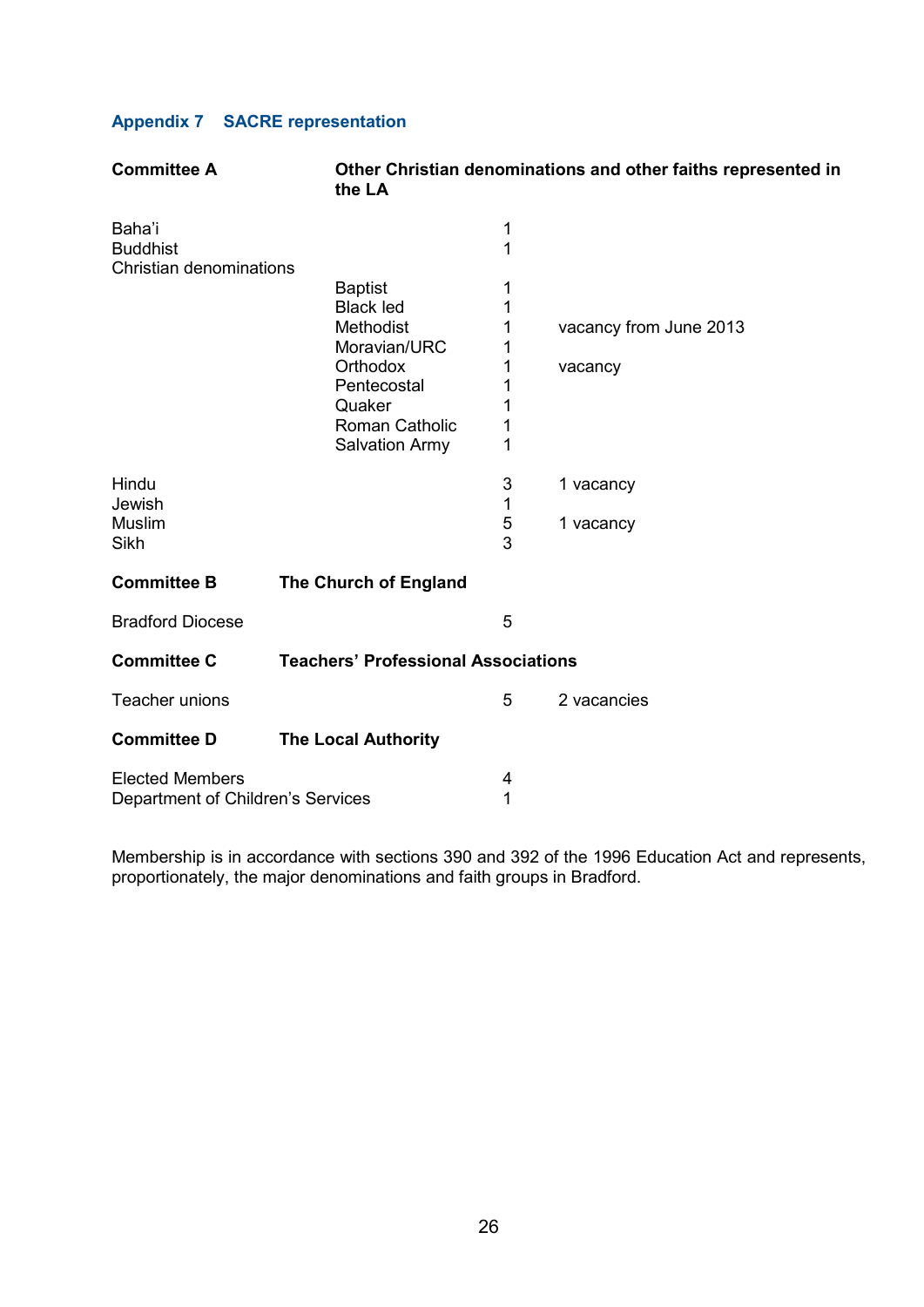## **Appendix 9 SACRE Development Plan**

 $\blacksquare$ 

 $\overline{\phantom{a}}$ 

#### **BRADFORD'S STANDING ADVISORY COUNCIL ON RELIGIOUS EDUCATION DEVELOPMENT PLAN January 2013 – December 2014**

|              | AIM: To promote, enhance, monitor and evaluate the work of Bradford's Standing Advisory Council on Religious Education<br>(SACRE), its members, and the work of the Interfaith Education Centre (IEC).                                     |
|--------------|--------------------------------------------------------------------------------------------------------------------------------------------------------------------------------------------------------------------------------------------|
|              | <b>OBJECTIVES:</b>                                                                                                                                                                                                                         |
| $\mathbf 1$  | To support Children's Services in raising the attainment of pupils in religious education and to monitor and evaluate standards of<br>teaching and learning, to promote the effectiveness of and compliance with the local Agreed Syllabus |
| $\mathbf{2}$ | To support effective, inclusive and educational collective worship and to monitor schools' compliance                                                                                                                                      |
| 3            | To support the development of equality, inclusion and cohesion in Bradford                                                                                                                                                                 |
| 4            | To promote, monitor and evaluate the work of SACRE and its members                                                                                                                                                                         |

 $\overline{\phantom{0}}$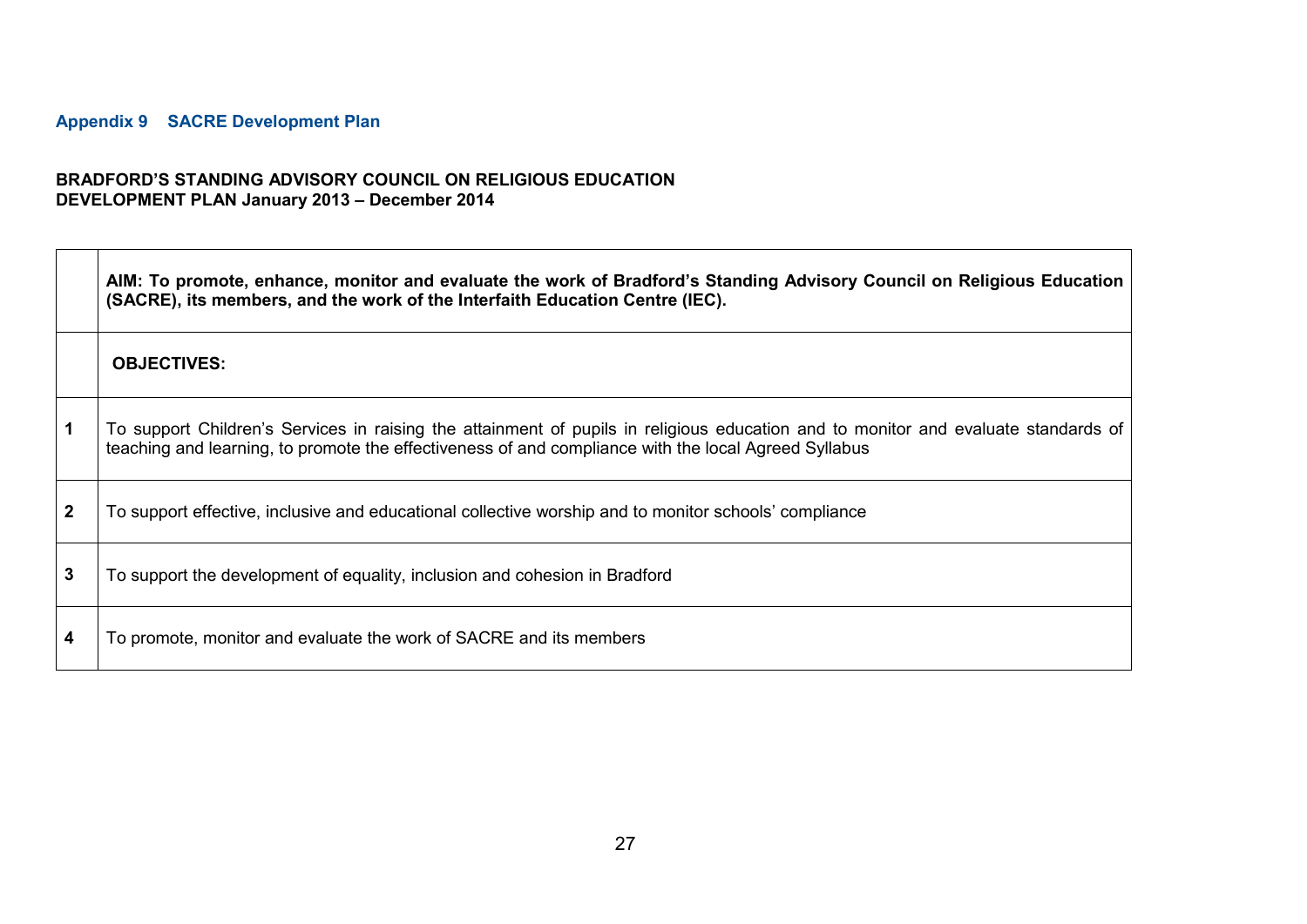## Objective 1. To support Children's Services in raising the attainment of pupils in religious education and to monitor and evaluate<br>standards of teaching and learning, to promote the effectiveness of and compliance with the

|    | What will we do?                                                                                                                                     |
|----|------------------------------------------------------------------------------------------------------------------------------------------------------|
| 1. | Engage with school leaders, the school improvement service and LAPs to monitor and evaluate provision for RE in Bradford schools                     |
|    | a) offer support for teaching RE in academies                                                                                                        |
| 2. | Support for RE leaders to improve assessment and report on achievement:                                                                              |
|    | a) increase the number of schools meeting the requirement to provide assessment data.                                                                |
|    | b) improve schools' capacity to raise attainment in RE                                                                                               |
|    | c) produce exemplification material to support schools in assessment                                                                                 |
| 3. | Develop materials to support the teaching of the agreed syllabus:                                                                                    |
|    | a) update and develop the (primary) Illustrative Teaching Materials;                                                                                 |
|    | b) to gather and create on-line examples of good practice to support cross-curricular themes to include RE in both primary and secondary<br>schools. |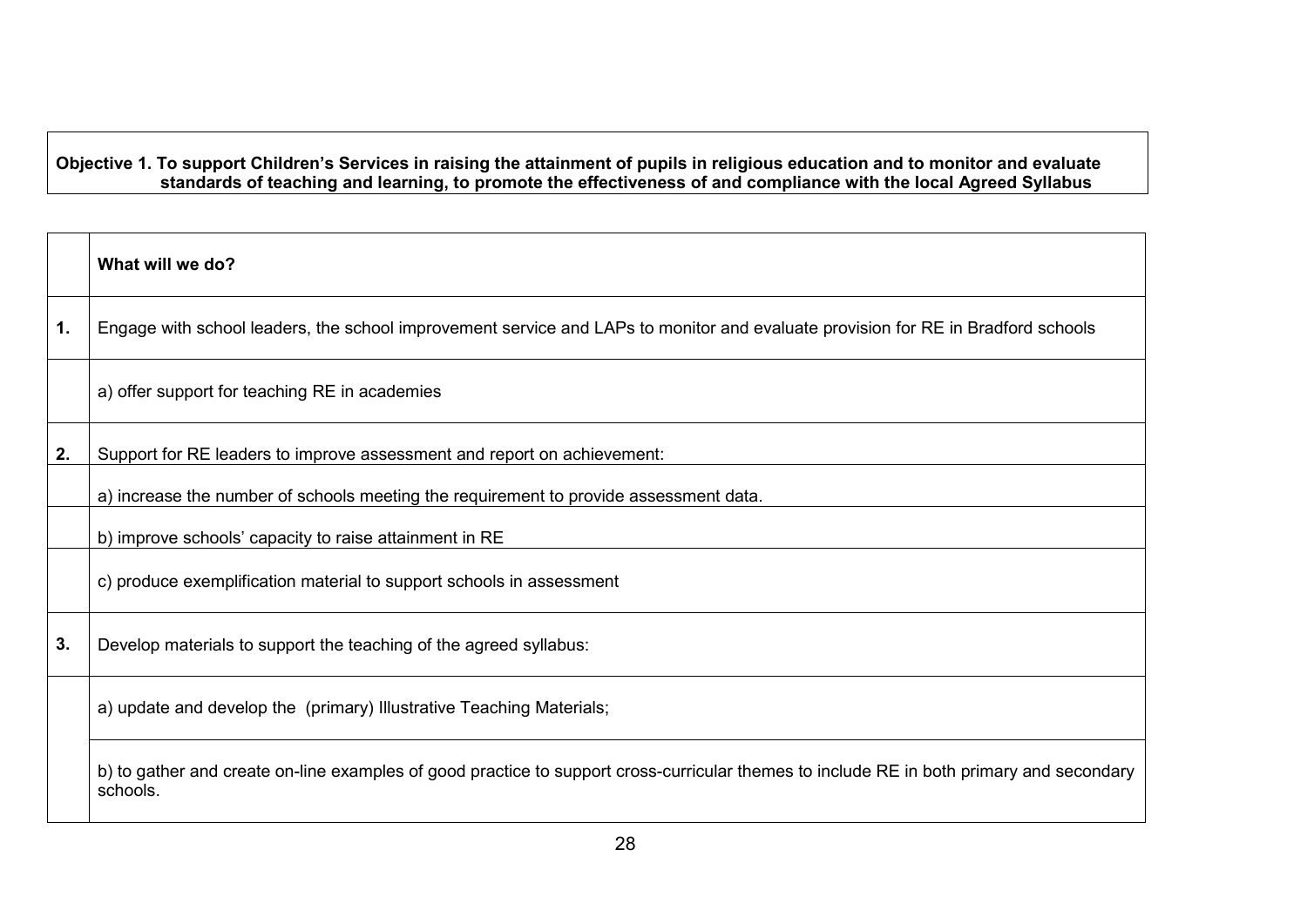| 4. | Provide continuing professional development (CPD) to develop subject and pedagogical knowledge and subject leadership skills in RE<br>through: |
|----|------------------------------------------------------------------------------------------------------------------------------------------------|
|    | a) RE conference for gifted and talented students + their teachers.                                                                            |
|    | b) encourage schools to apply for REQM                                                                                                         |
|    | c) increase confidence in teaching RE through termly network meetings                                                                          |
|    | d) the establishment of a secondary focus group to report on the needs of secondary RE departments.                                            |
| 5. | Work with parents, community groups and faith leaders, e.g. Council for mosques to increase understanding of RE.                               |
| 6. | Develop policy and support for RE in majority-Muslim schools, in collaboration with teachers.                                                  |
| 7. | Support for RE leaders to improve assessment and report on achievement:                                                                        |
|    | a) increase the number of schools meeting the requirement to provide assessment data.                                                          |
|    | b) improve schools' capacity to raise attainment in RE                                                                                         |
|    | c) produce exemplification material to support schools in assessment                                                                           |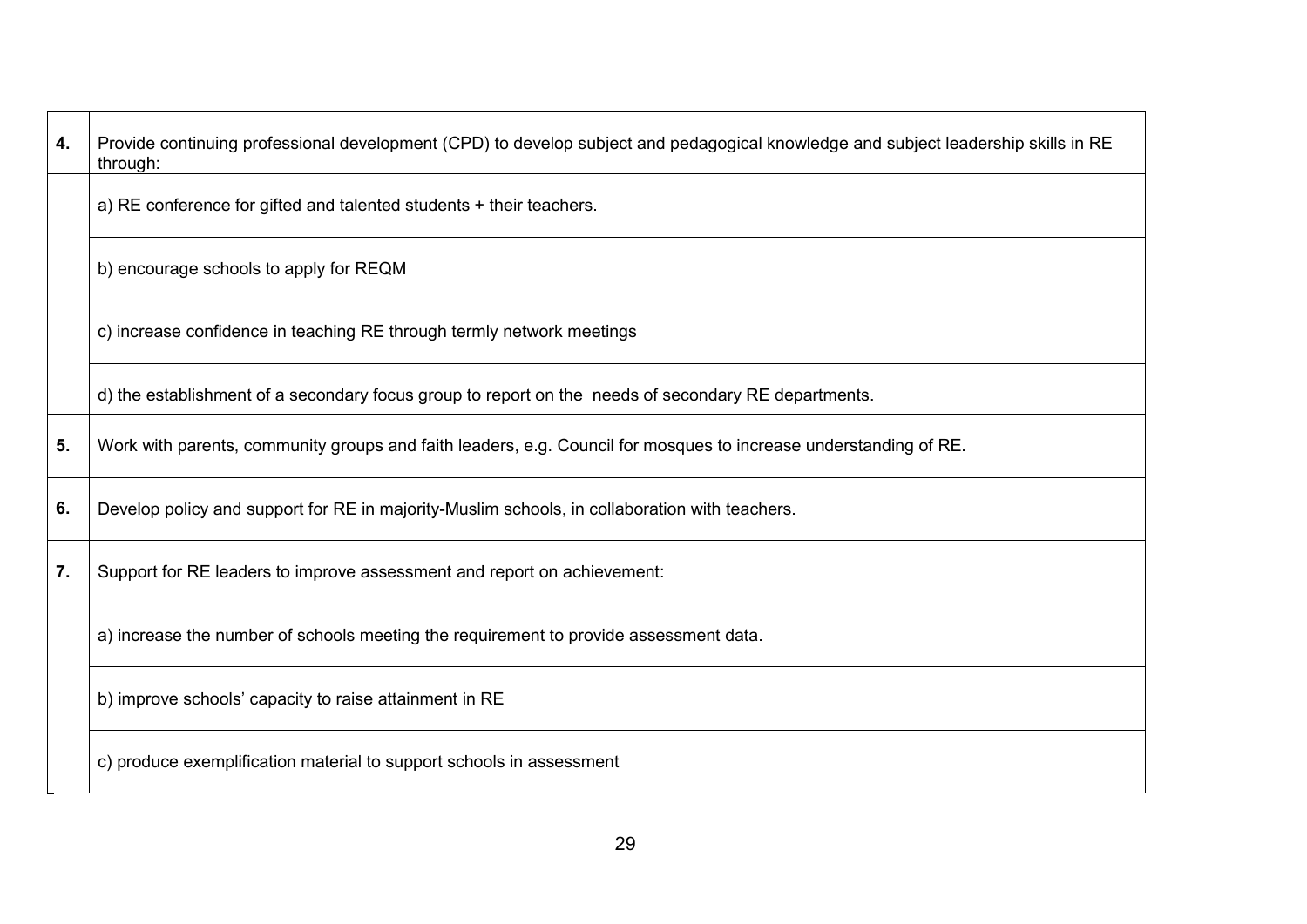## **Objective 2. To promote effective, inclusive and educational collective worship and to monitor schools' compliance**

|    | What will we do?                                                                                                          |
|----|---------------------------------------------------------------------------------------------------------------------------|
| 1. | Monitor and evaluate school compliance with the statutory requirement to provide a daily act of collective worship.       |
| 2. | Revise and trial new determinations documentation and processes.                                                          |
| 3. | Develop revised collective worship guidance and resources to support good practice in collective worship, linked to SMSC. |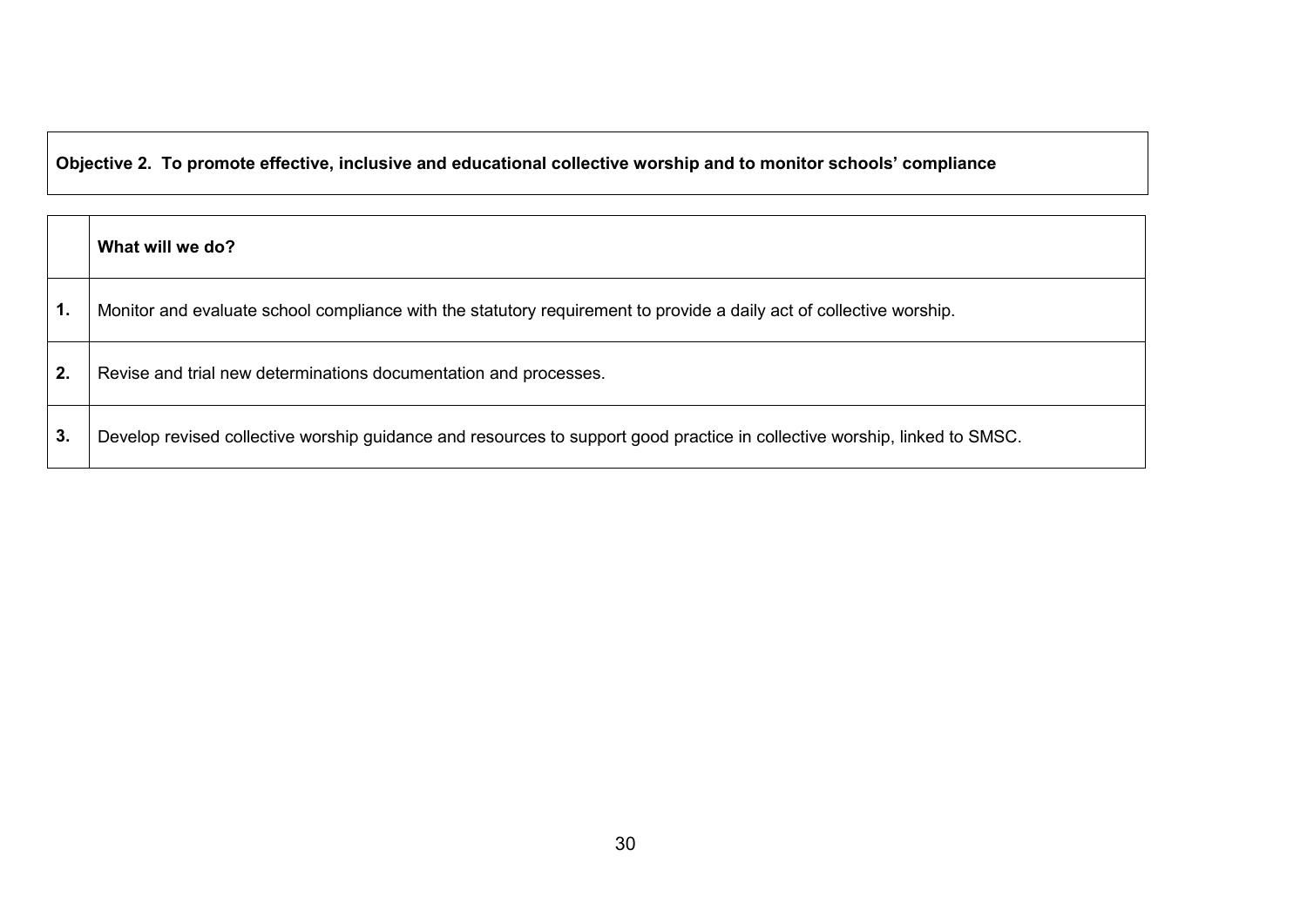## **Objective 3. To support the development of equality and cohesion in Bradford**

|    | What will we do?                                                                                                                                              |
|----|---------------------------------------------------------------------------------------------------------------------------------------------------------------|
| 1. | To support the Building Resilience in Bradford project in secondary schools                                                                                   |
| 2. | In collaboration with Diversity and Cohesion Service, develop a SACRE response to the requirements of the Equalities Act, Religion and<br>Beliefs strand.     |
| 3. | Investigate the possibility of working with a range of other organisations e.g. the Three Faiths Forum and Schools Linking Network,<br>Joseph Rowntree Trust. |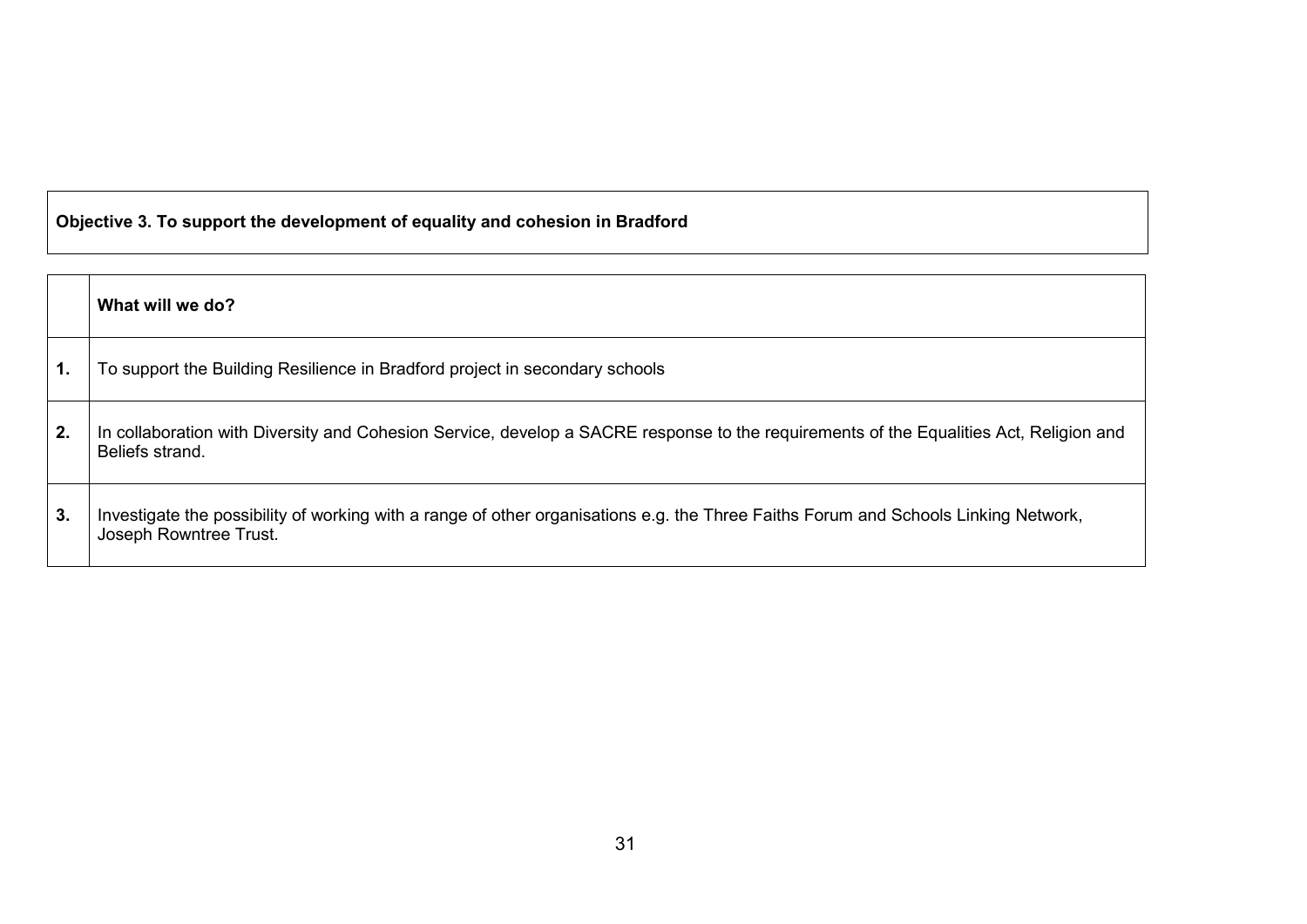## **Objective 4. To promote, monitor and evaluate the work of SACRE and its members**

|    | What will we do?                                                                                                                                                                                        |
|----|---------------------------------------------------------------------------------------------------------------------------------------------------------------------------------------------------------|
| 1. | Disseminate information about the role of SACRE and the importance of RE and collective worship through strengthening links between<br>members and their communities / constituencies.                  |
| 2. | Increase public knowledge and understanding of the role of SACRE and the impact through upgraded and updated information on the<br>SACRE page of the Council web-site.<br>Publicise this with teachers. |
| 3. | Invite other key members / officers to observe SACRE meeting and gain understanding of the work of SACRE.                                                                                               |
| 4. | Bridge the gap between SACRE and schools by inviting head teachers et al to SACRE meetings to showcase the RE that is done in their<br>schools.                                                         |
| 5. | Conduct regular monitoring and self-evaluation of the work of SACRE.                                                                                                                                    |
| 6. | Increase collaboration with School Governor Service through launch of CW policy and guidance.                                                                                                           |